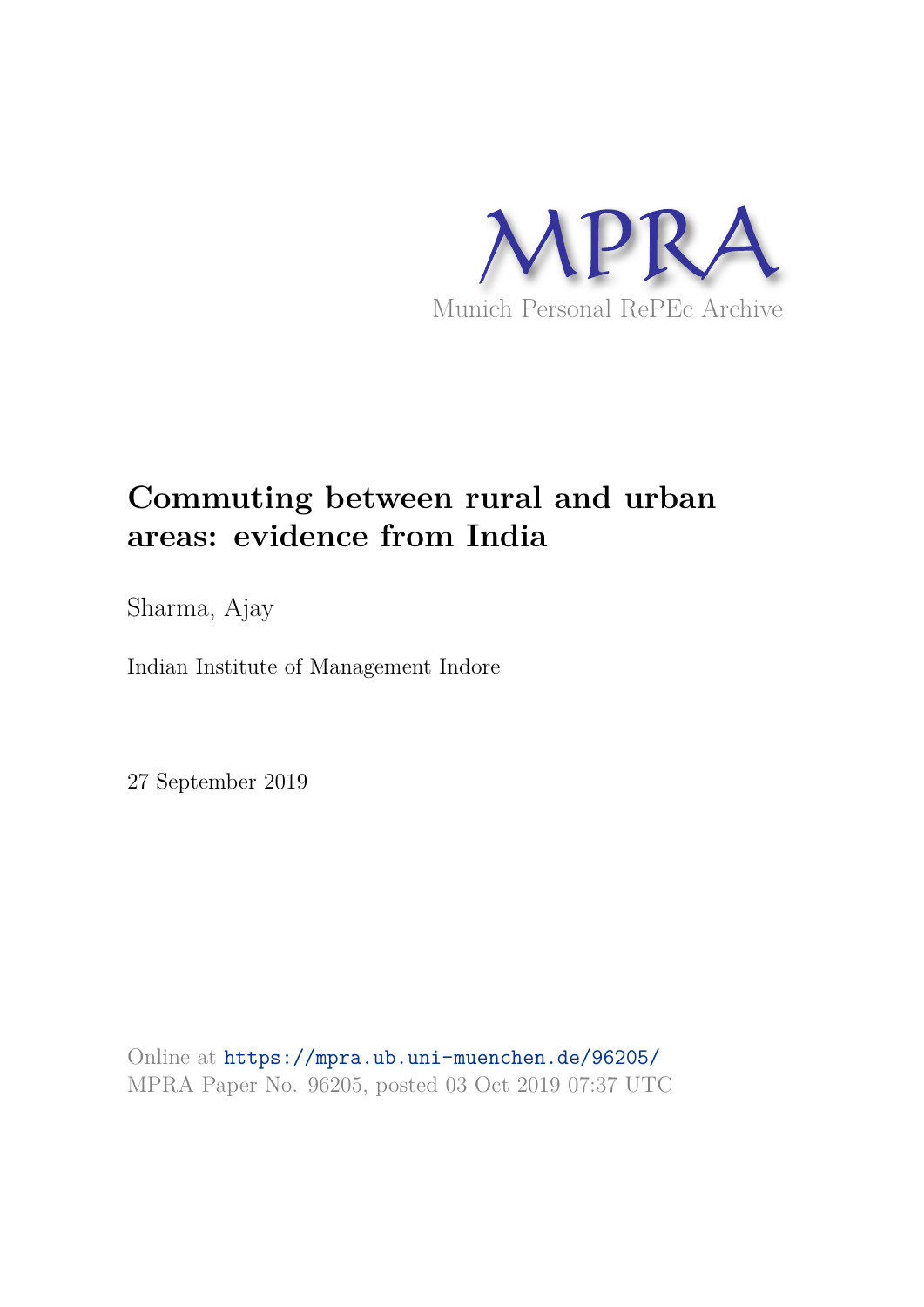# **Commuting between rural and urban areas: Evidence from India**

Ajay Sharma

Indian Institute of Management Indore Prabandh Shikhar, Rau-Pithampur Road, Indore 453556, Madhya Pradesh, India e-mail: ajays@iimidr.ac.in

# ABSTRACT

This paper is an attempt to extend the dialogue on nature of commuting between rural and urban areas and its implications for labour market outcomes in rural and urban India. We show that over the period 2004-05 to 2011-12, the magnitude of commuting workers has not changed but the composition has changed with reduction in rural-no fixed place workers and increase in urban-no fixed place workers. We further highlight that rural-urban commuting can be termed as mobility for better opportunities on account of diversification of livelihood strategy and underemployment in rural areas.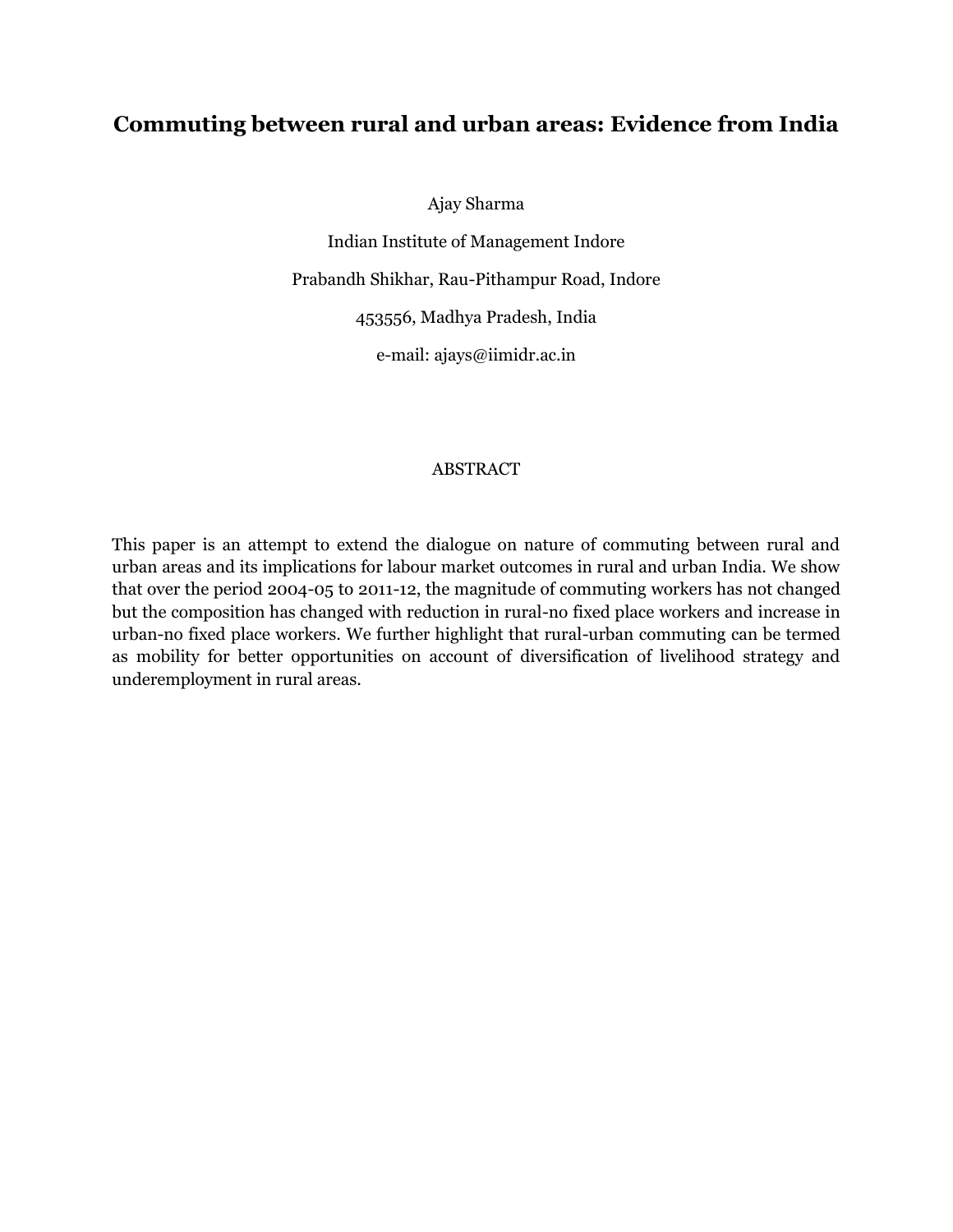#### 1. INTRODUCTION

Labour mobility is one of the crucial channels in the process of rural-urban linkages, structural transformation in rural areas and in affecting the socio-economic outcomes of households involved. Of the two facets of labour mobility, migration has received its due attention but commuting, especially between rural and urban areas in developing countries, has largely been ignored in the process.

The main objective of this paper is to synthesize the findings from literature on commuting between rural and urban areas in developing countries and highlight the role of commuting in understanding the rural-urban linkages and its implications for households, especially in rural areas. Though, we would discuss the selected findings from a handful of developing countries, the key focus would remain on India. Commuting by workers between rural and urban areas can be analyzed from various perspectives. We would touch a few of them and highlight the need for more attention on this channel in the process of development in both academics as well as policy making. In addition, we would also extend the understanding on commuting in India by providing new analysis on the same.

The first strand of the literature discusses rural-urban commuting and its relation to changing nature of rural-urban continuum, spatial nature of economic activities and local labour market outcomes. The second strand talks about the role of rural-urban commuting as a diversification of livelihood and workplace to mitigate the seasonal shocks and smoothen the consumption pattern of the rural households (FAO, 1998). This strand considers the importance of commuting choice in rural income generating activities (RIGA) and how structural transformation in rural non-farm employment can be understood from the perspective of changing commuting patterns between rural and urban areas. The third strand discusses how commuting can be considered complementary to migration in the process of development at the region level and for welfare outcomes at the household level.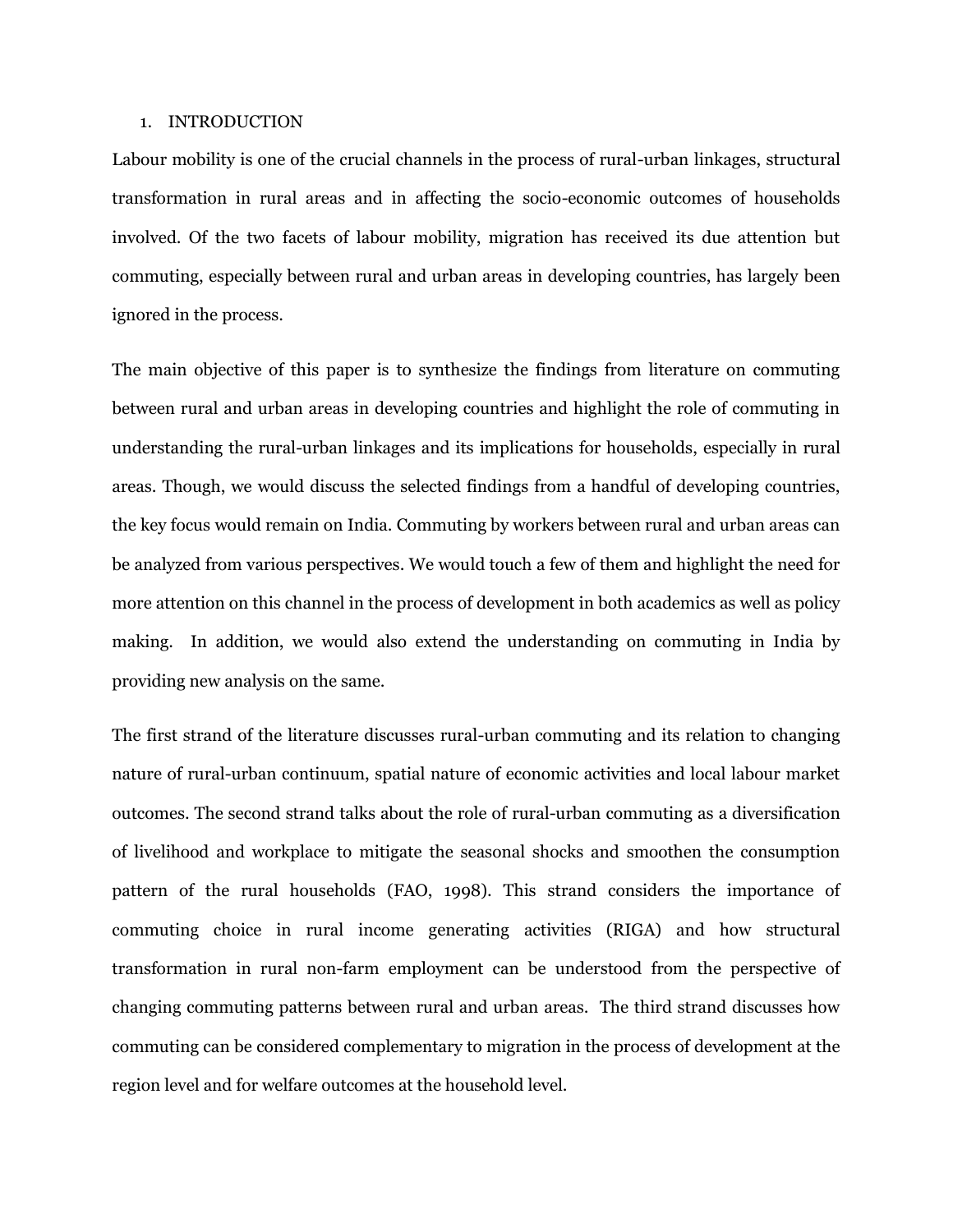Along with these strands, based on the new analysis, we argue that along with unemployment and wage gap between rural and urban areas, underemployment remains a key determinant explaining the nature of commuting between rural and urban areas in India. This is important especially in the context of countries where structural transformation is increasing the importance of alternative income generating activities. This aspect has remained largely unexplored which would be clear from section 2 when we will discuss the existing literature.

The rest of the paper is organized as follows. Section 2 discusses the literature on commuting and regional development with a focus on rural areas. Section 3 discusses the data available and used for additional analysis. Section 4 focuses on distribution of commuters, their key characteristics and regional patterns of commuting. Section 5 provides evidence on the labour market outcomes of commuting workers. Section 6 concludes.

#### 2. LITERATURE ON RURAL-URBAN COMMUTING

Commuting by workers between rural and urban areas remains a largely under researched issue, especially in developing countries. There are a few studies that provide some insights on commuting patterns and their effect on rural development through rural-urban linkages in developing countries. Before going to those studies, it is important to mention that the scope of this study and review provided is only limited to commuters who travel between rural and urban areas.

In the context of south-eastern Nigeria, Bah et al. (2007) point out that better public transportation facilities are one of the key factors that encourage individuals to commute from rural to urban areas for work. The government has taken the initiative to provide subsidized transport facilities, which has led to commuting and improved linkages between the rural and urban economy.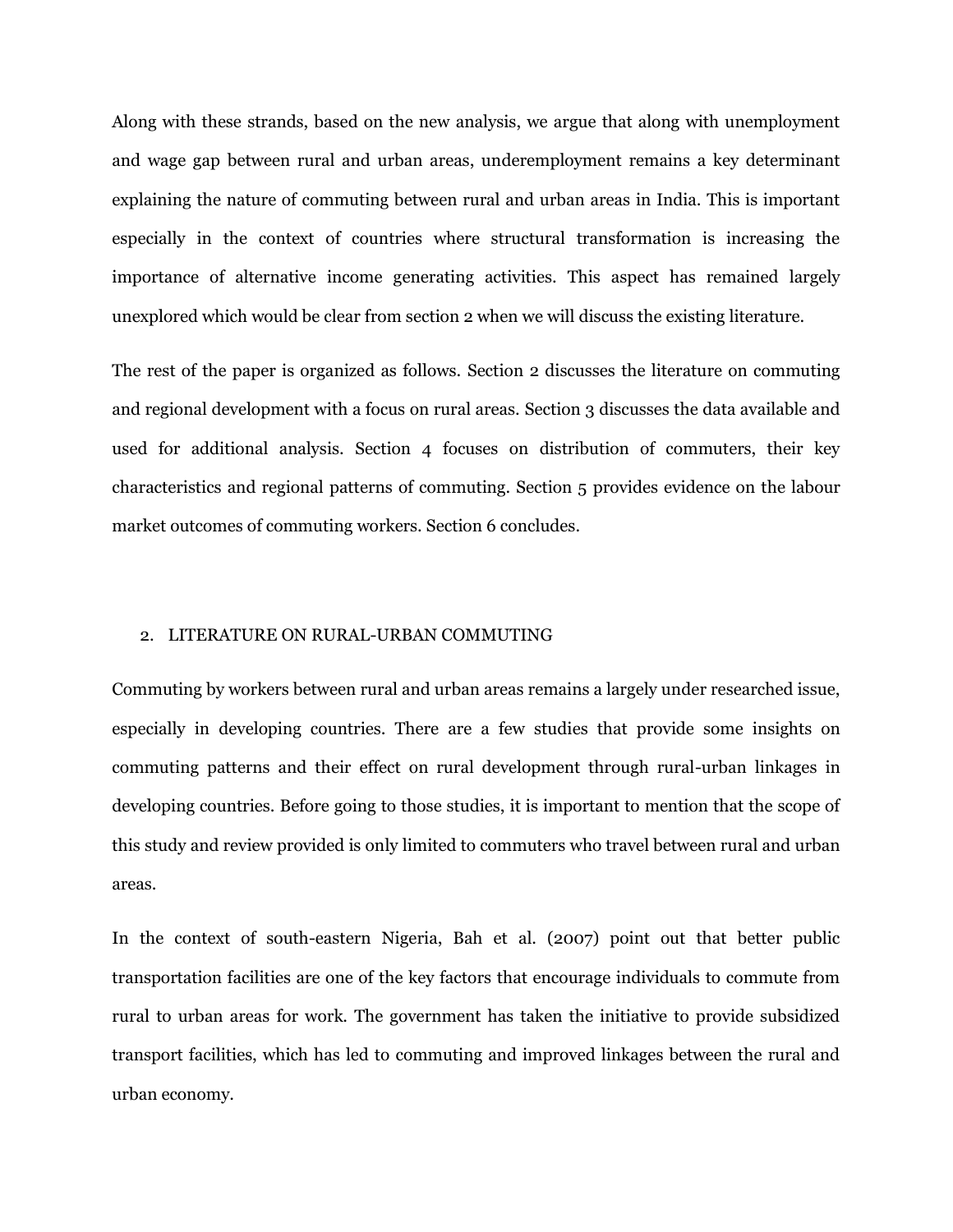Baker (2007), in the context of North-West Tanzania, shows that individuals commute to work from rural to urban areas rather than migrate, because of higher cost of living in urban areas. In the peri-urban areas of the large urban agglomeration of Dar-es-salaam, there has been a constant flow of commuters across urban and peri-urban areas (Lanjouw et al., 2001). The authors show that due to better employment opportunities in the non-farm sector of urban agglomerations, individuals are able to diversify their place of work. This remains one of the important channels though which rural households in the periphery are able to diversify their source of income and reduce the fluctuations in livelihood opportunities and their vulnerability to food security and income shortfall.

Highlighting the inter-linkages between commuting and migration in the context of Indonesia, Douglass (2007) finds the existence of a trade off between migration and commuting at the intersection of rural and urban areas. He finds that within the 60 kilometers periphery of urban areas, commuting remains the primary choice of mobility for work but is replaced by migration beyond that. Moreover, in the plains, longer distance commuting by workers is more likely to be observed, whereas in hilly areas, migration is preferred over commuting, due to the longer duration of travelling time and nature of the roads.

In the context of India, focusing on rural-urban employment linkages, Basu and Kashyap (1992) argue that in rural regions, commuting by workers is one of the mechanisms to access employment in the non-farm sector. Due to spatial variations in the socio-economic environment in rural India, this mobility can be attributed to distress related income diversification strategy; a seasonal insurance; a vibrant and growing non-farm sector and other push or pull factors. Based on primary surveys carried out at multiple locations in rural India, they document that commuting is very common among workers living in the vicinity of urban areas up to a distance of 30 kilometers. Chandrasekhar (2011) documents that more than twothirds of commuting workers are engaged in manufacturing, construction and other retail or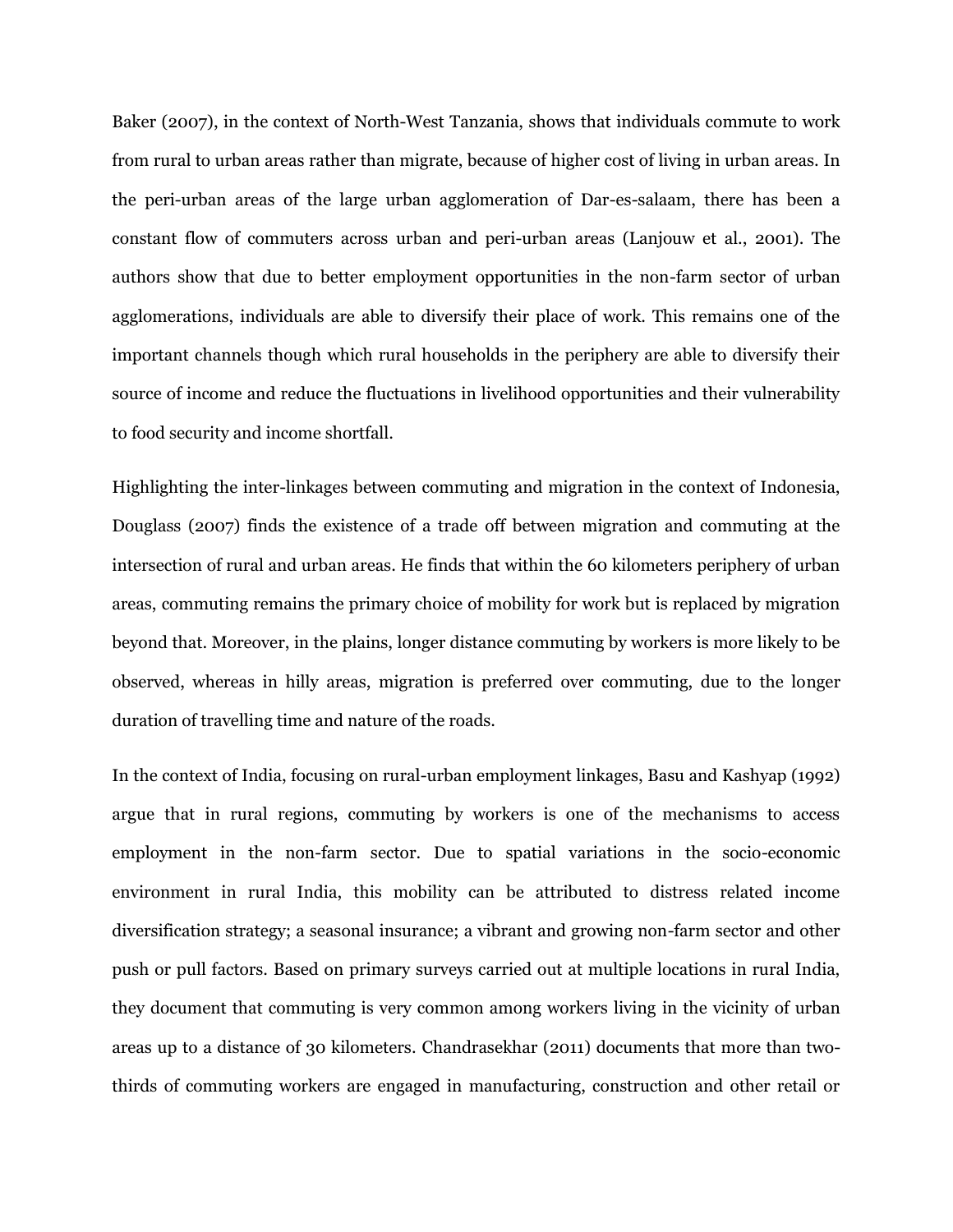wholesale activities. Under the assumption that commuting by workers from rural to urban areas is predominant in peri-urban areas, the author estimates that around 32 million individuals or 4.3 % of the rural population lives in peri-urban areas. To understand factors affecting the choice of commuting by workers, Sharma and Chandrasekhar (2014) document that regional labour market conditions-unemployment rate (rural and urban), rural-urban wage differential, spatial distribution of economic activities, level of urbanisation and the existence of peri-urban areas are key determinants of commuting patterns. Analyzing the role of commuting in the household income generating activities, Sharma and Chandrasekhar (2016) explored the impact of commuting by workers on household consumption and dietary diversity in rural India. They document that rural households with commuters are better off in terms of total consumption expenditure as compared to non-commuting households. Also, households with footloose workers are worse off than both commuter and non-commuter households. Further, they find that among the commuter households along with higher consumption expenditure there is higher dietary diversity in food consumption indicating that these households are healthy and consume more nutritious diet also.

In the context of developed countries<sup>i</sup>, there have been a few studies that have emphasized the importance of commuting by workers between rural and urban areas. In the context of Canada, Green and Meyer (1997) show that due to lower job opportunities in Canada"s rural areas, individuals opt to commute to urban areas for work. Based on the 1991 census data, they argue that even though the size of the rural population has remained almost constant, there has been a decline in agricultural activities. This has led to the growth of "dormitory towns" in rural areas, whose residents are employed in metro and urban areas. They also find that with the increase in the industries established in rural areas (25 percent of industrial employment opportunities were located in rural Canada in 1971), there has been an increase in the urban to rural commuting of workers. Similar evidence has been documented by Beale (1980) in the context of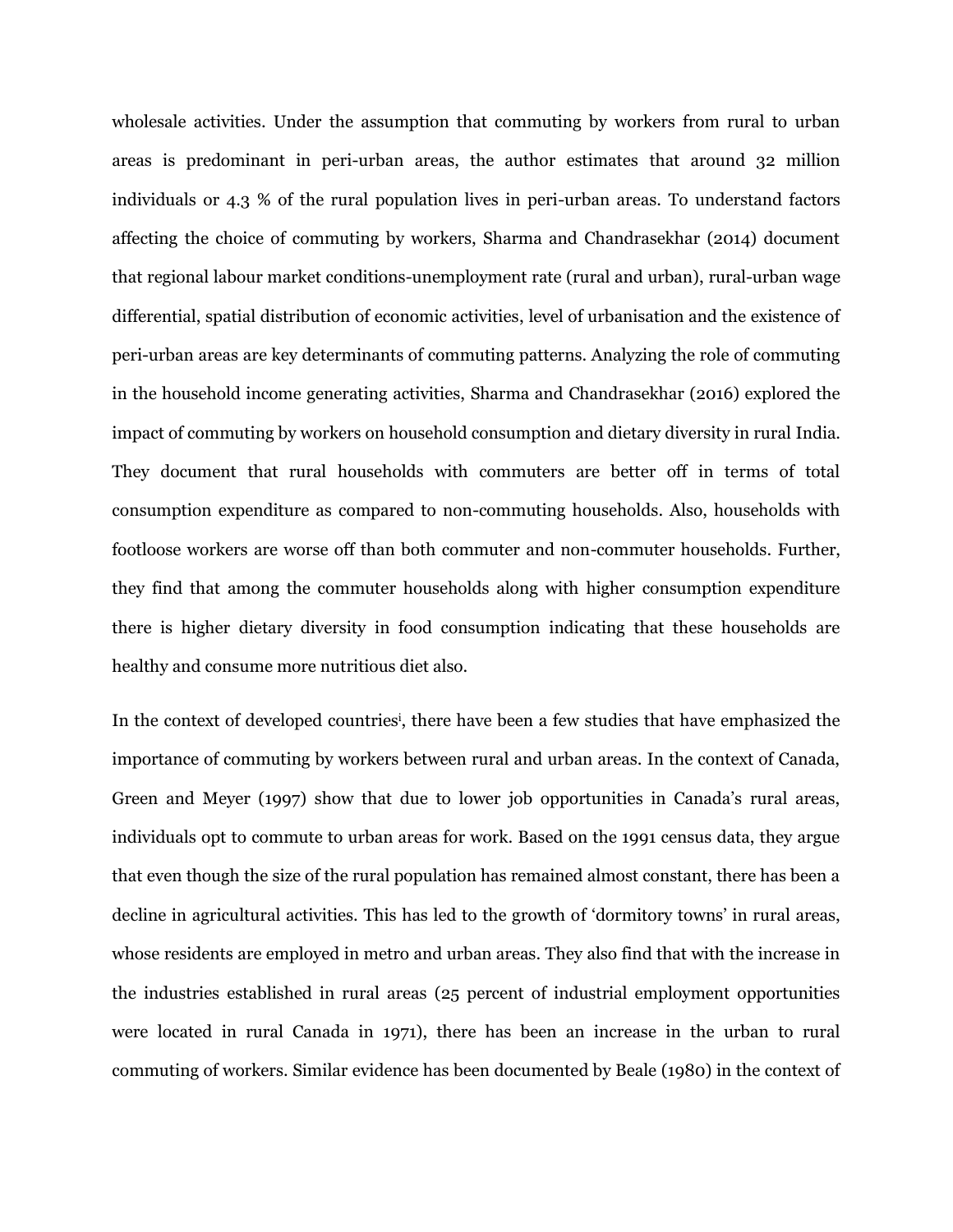rural USA, where rural workers were employed in non-farm activities (23 percent in manufacturing and 20 percent in wholesale and retail activities).

Renkow and Hoover (2000), show that in North Carolina (United States), the decision to commute is dependent on the choice of the housing site, wages, the nature of migration and the distance between the location of the workplace and the residence. The authors find that there has been a constant rise in the number of commuters from rural to urban areas (5.3 percent to 15 percent between 1960 and 1990). Moreover, the commuting rate from the adjacent rural counties to urban areas (20 percent of the workforce in 1990) is very high as is urban to rural commuting. Similar evidence has been documented by So et al. (2001) in the context of the USA, with regard to commuting between non-metro and metro locations.

These studies highlight the importance of rural-urban commuting in the process of livelihood diversification strategies for rural household. Further, in the context of local labour markets, workplace and residential location choice are dominated by the feasibility of rural-urban mobility.

In the coming sections, we will complement these studies, especially in developing countries (India, in this case), by focusing on the role of spatial distribution of economic activities, labour market conditions, nature of urban periphery in understanding the flows of commuters between rural and urban areas.

#### 3. DATA USED

The main source of information on commuting by workers in India is the nationally representative sample survey on employment and unemployment conducted by the National Sample Survey Organization (NSSO), which asks the question of the workplace location of a worker, provided that he/she is engaged in non-agricultural activitiesii. Here, the implicit assumption is that workers employed in agricultural activities do not commute. In this survey,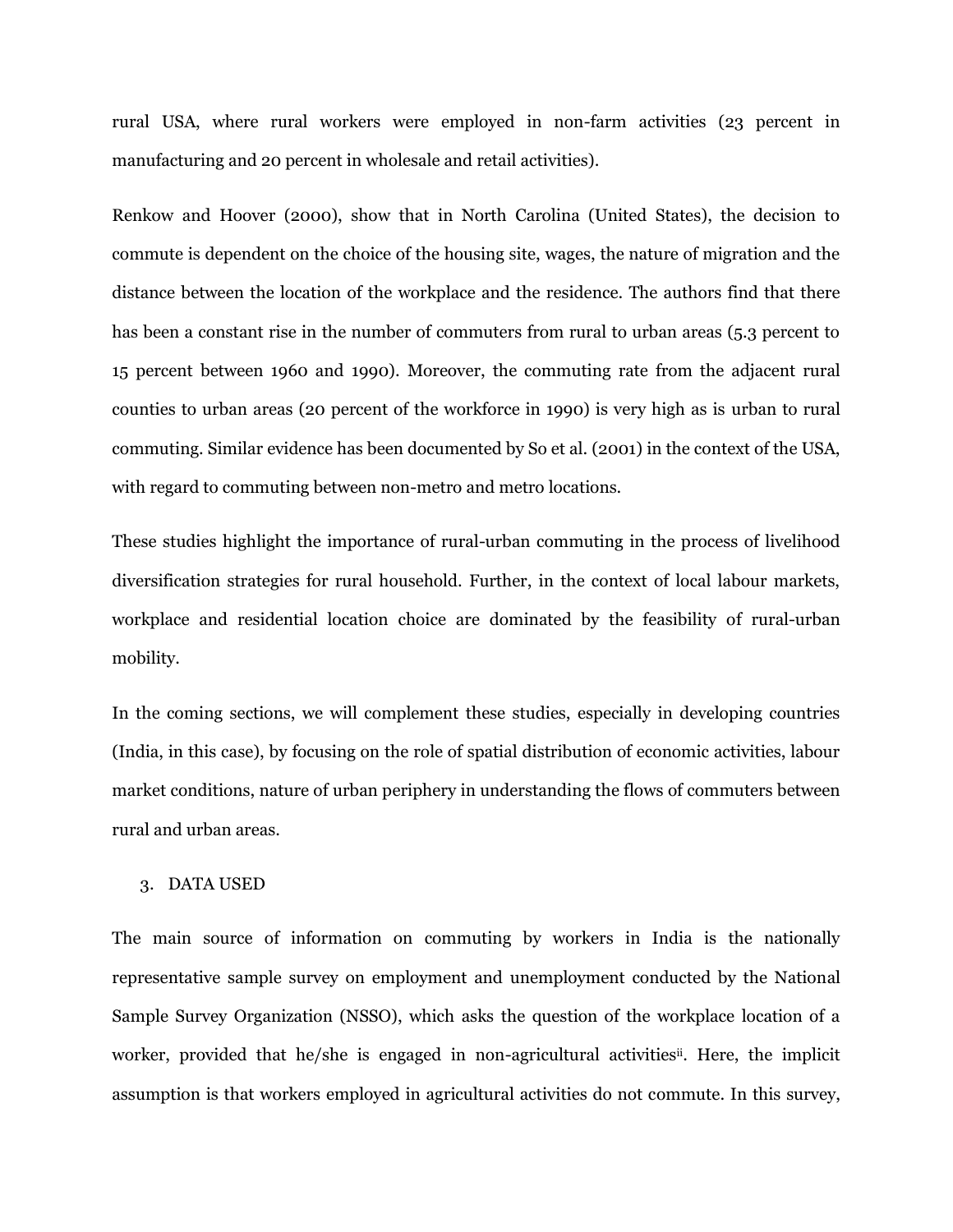the residential location can be categorized as rural and urban areas. The information on workplace location is collected and can be categorized as rural, urban and no fixed place. Using this information, we can distinguish between workers who work within rural or urban areasand the workers who commute between rural and urban areas. The workers who have different residence and workplace location are characterized daily commuters and others being noncommuters. Apart from that, we also have workers in rural and urban areas who have no fixed workplace location and are termed as footloose workers, a specific type of daily commuters with mobile workplace location. But there are two main issues that need to be understood clearly. The first is that we are not able to capture the daily mobility of workers within rural (intra rural) and within urban (intra urban) areas. The second issue pertains to non availability of information on the distance travelled, time spent and mode of transport used in the process of daily commuting by individuals. Despite these two limitations of the survey data, it is very useful for estimating the magnitude of daily commuting by workers across the rural-urban boundary.

Another salient feature of this survey is to provide estimates of the proportions of the nonagricultural workforce that does not have a fixed workplace location. These workers do not have any fixed workplace premises and are not restricted to one location for commuting purposes. This means that they can work in either rural or urban areas depending on the nature of their work or the availability of work. Some examples of these workers include street hawkers, vendors, workers in transport related activities etc. Construction workers, working on a site in rural or urban areas are not counted among the non fixed place workforce.

We must note here that, in the survey, we have no information regarding the state or district of the workplace location, apart from whether it is a rural or urban region, but the survey provides information regarding the state and district of the residence location. The implication of this limited information provided by the survey is that we can only identify the flow of commuters based on their residence location. This means that for a specific state, we can estimate the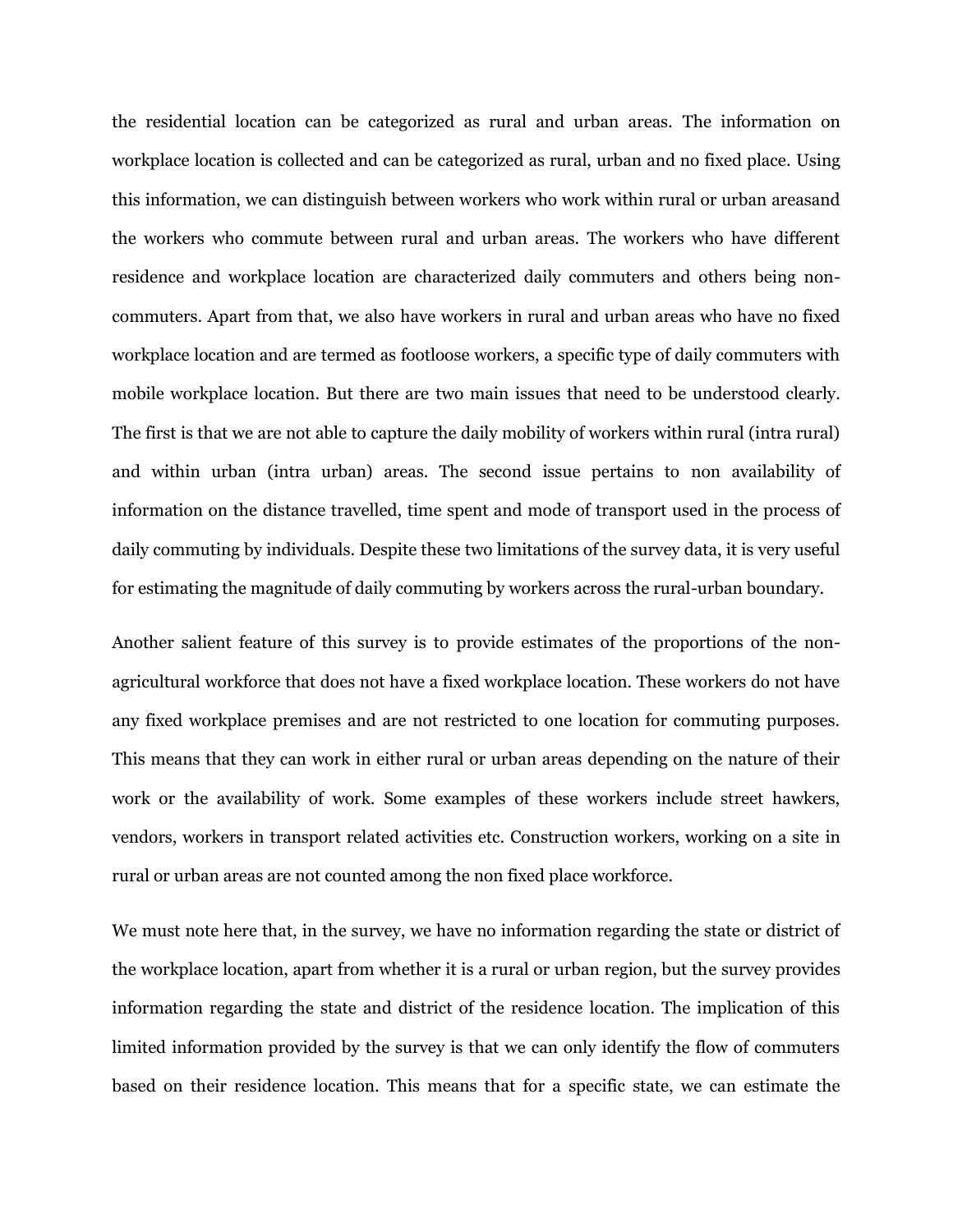proportion of residents who are commuters between rural and urban areas based on the state or district of residence, but we cannot deduce whether his/her workplace location is situated in the same state or the same district or in another state or district.Based on the residence and workplace location of non-agricultural workers, we can identify the following workers' residence-workplace commuting patterns: rural-urban, urban-rural, rural-no fixed place of work and urban-no fixed place of work. Apart from this, we have workers who both live and work in rural or urban areas.

#### 4. NATURE OF COMMUTING IN INDIA

 The total number of commuters which includes only rural to urban, urban to rural, urban no fixed place and rural no fixed place workers engaged in non-agricultural pursuits was 25.1 million in 2004-05 which decreased to 24.6 million in 2009-10 and further to 23.7 million in 2011-12 (see Table 1). As share of non-agricultural workforce, the commuting workers have decreased from 14.6 percent to 11.2 percent between 2004-05 and 2011-12.

A further break up indicates that though mobility between rural and urban areas has remained stagnated around 12.5 million in 2004-05 to 12.4 million (in both 2009-10 and 2011-12), there has been a decrease in footloose (no fixed place) workers from 12.6 million (in 2004-05) to 12.2 million (in 2009-10) and down to 11.3 million in 2011-12. Interestingly, the size of rural to no fixed place workers decreased from 9.5 million to 3.9 million between 2004-05 and 2011-12, whereas the magnitude of urban to no fixed place workers has increased from 3.2 million in 2004-05 to 7.5 million in 2011-12.

| Table 1: Nature of commuting by type |           |           |           |  |  |
|--------------------------------------|-----------|-----------|-----------|--|--|
|                                      | Year      |           |           |  |  |
| <b>Type of Workers</b>               | 2004-05   | 2009-10   | 2011-12   |  |  |
| Rural-urban                          | 8,920,733 | 8,050,036 | 8,736,641 |  |  |
| %                                    | 5.19      | 4.2       | 4.1?      |  |  |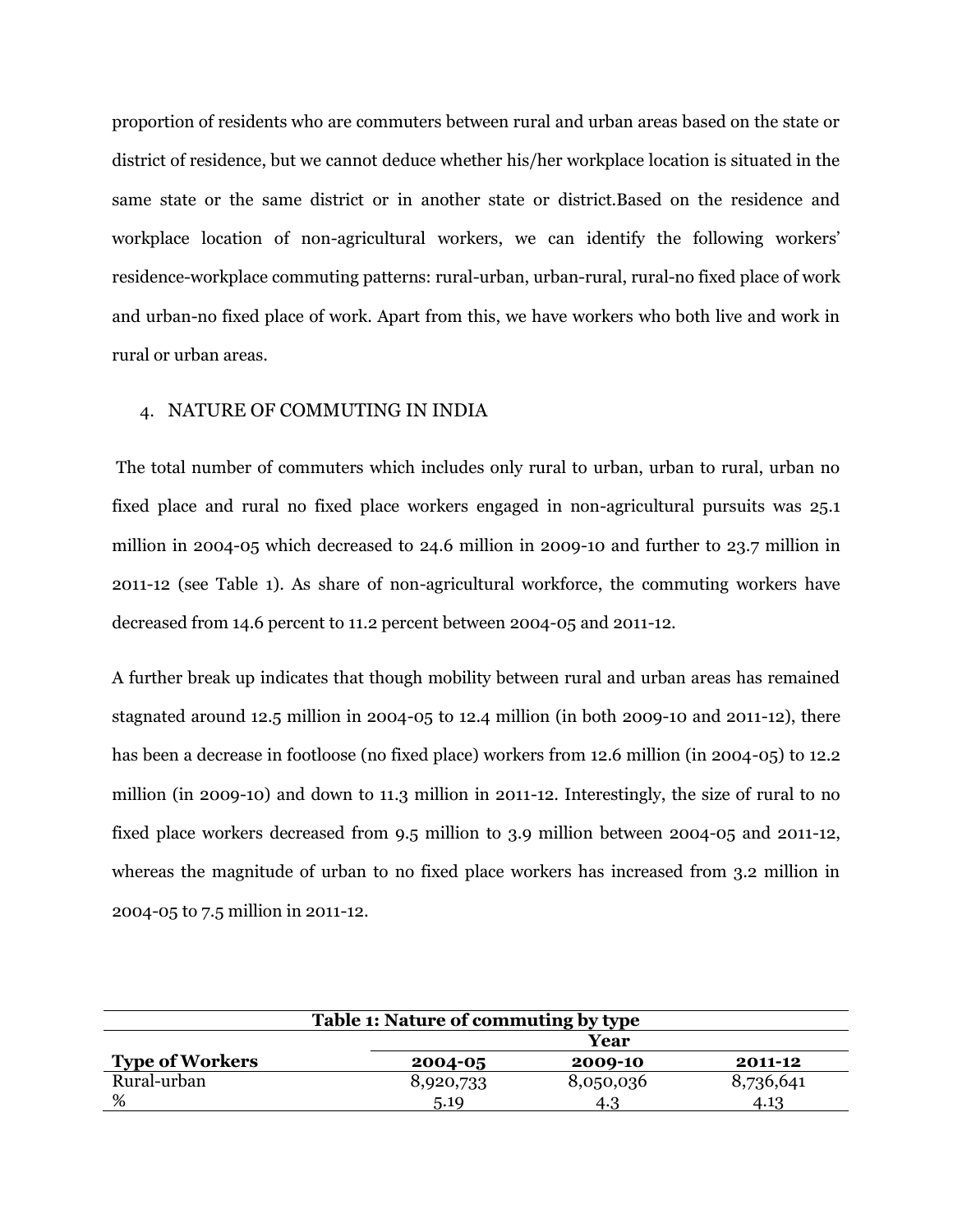| Urban-rural                                                     | 3,614,038   | 4,370,678     | 3,645,044    |  |  |
|-----------------------------------------------------------------|-------------|---------------|--------------|--|--|
| %                                                               | 2.1         | 2.34          | 1.72         |  |  |
| Rural-no fixed place                                            | 9,453,413   | 5,035,493     | 3,871,138    |  |  |
| %                                                               | 5.5         | 2.69          | 1.83         |  |  |
| Urban-no fixed place                                            | 3,157,638   | 7,177,731     | 7,458,149    |  |  |
| %                                                               | 1.84        | 3.84          | 3.52         |  |  |
| Rural-rural                                                     | 73,866,838  | 85,556,220    | 97, 137, 582 |  |  |
| %                                                               | 43          | 45.72         | 45.9         |  |  |
| Urban-urban                                                     | 72,779,654  | 76,947,337    | 90,761,799   |  |  |
| %                                                               | 42.36       | 41.12         | 42.89        |  |  |
| Total                                                           | 171,792,314 | 187, 137, 495 | 211,610,353  |  |  |
| %                                                               | 100         | 100           | 100          |  |  |
| Source: Author's calculation using micro data from NSSO surveys |             |               |              |  |  |

An important feature of commuting for work between rural and urban regions is that the size of both side flows is quite significant. This is an unusual empirical observation when it is generally argued that in rural labour markets are stagnant and non-agricultural employment is considered synonymous with urban areas. One possible explanation can be that there has been a shift in formal manufacturing activities from urban to rural environments in the past decade, along with a shift of the informal service sector to urban areas (Ghani et al., 2012).

Moreover, a considerable share of public sector, government and formal jobs are located in rural areas, and these require some level of skill and education. It is a well documented that rural workers are less skilled and less educated than their urban counterparts. This contributes to creating a spatial mismatch (in terms of location of workers and nature of jobs) in the labour market of rural and urban areas, if we assume that individuals are more reluctant to change their residence than their workplace. Therefore, we observe that individuals living in urban areas commute to work in rural areas and vice versa.

A gender wise distribution of commuting workers indicates that around 90 percent of commuters are males and just 10 percent being females.

| Table 2: Share of commuters by gender |         |         |         |  |
|---------------------------------------|---------|---------|---------|--|
|                                       | Year    |         |         |  |
| Gender                                | 2004-05 | 2009-10 | 2011-12 |  |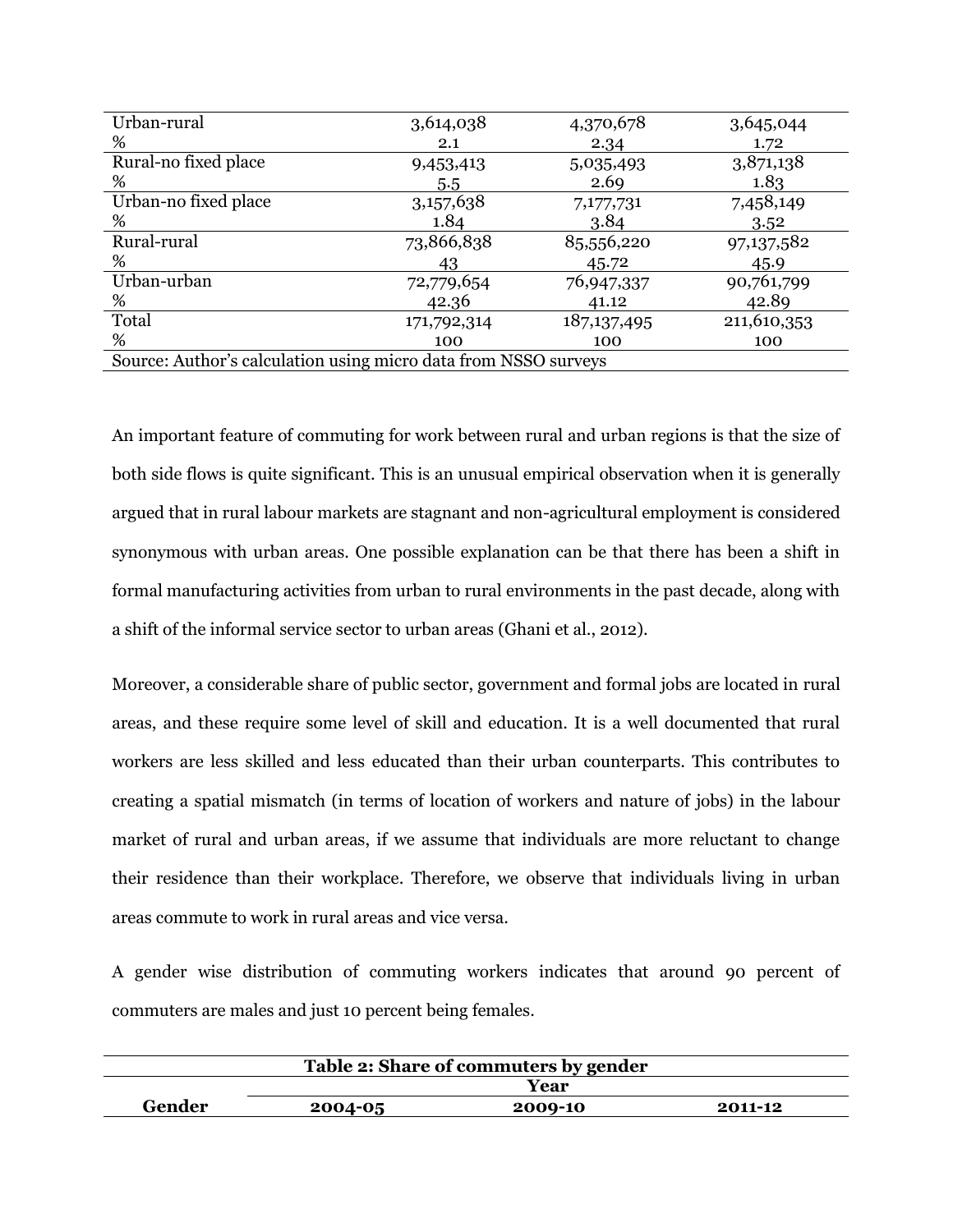| Male<br>%                                                       | 22,387,545<br>89.03 | 22,411,884<br>90.98 | 21,559,498<br>90.93 |  |
|-----------------------------------------------------------------|---------------------|---------------------|---------------------|--|
| Female                                                          | 2,758,277           | 2,222,054           | 2, 151, 474         |  |
| %                                                               | 10.97               | 9.02                | 9.07                |  |
| Total                                                           | 25, 145, 822        | 24,633,938          | 23,710,972          |  |
| %                                                               | 100                 | 100                 | 100                 |  |
| Source: Author's calculation using micro data from NSSO surveys |                     |                     |                     |  |

Coming to the size of workers without any fixed location of work which is as large as the number of rural-urban and urban-rural commuters combined, they largely work in the informal sector. Among male workers in the informal sector, about 5 per cent in rural areas and 1 per cent in urban areas had no fixed place of work. For females, the corresponding proportion was about 11 per cent in rural areas and 4 per cent in urban areas. One reason can be the predominance of seasonal livelihood activities among these workers, which change continually based on the nature of job opportunities available on the labour market. Moreover, these workers are largely low skilled and very little educated, which makes it hard for them to find employment in the formal sector (Sharma, 2017).

| Table 3: Share of commuters by age group                        |         |         |         |  |  |
|-----------------------------------------------------------------|---------|---------|---------|--|--|
|                                                                 | Year    |         |         |  |  |
| Age group (in years)                                            | 2004-05 | 2009-10 | 2011-12 |  |  |
| Less than 15                                                    | 1.47    | 0.52    | 0.35    |  |  |
| $15 - 24$                                                       | 21.63   | 18.3    | 17.03   |  |  |
| $25 - 34$                                                       | 28.8    | 28.51   | 30.49   |  |  |
| $35 - 44$                                                       | 26.22   | 27.57   | 26.76   |  |  |
| $45 - 59$                                                       | 18.69   | 21.2    | 21.26   |  |  |
| Above 59                                                        | 3.19    | 3.9     | 4.1     |  |  |
| Total                                                           | 100     | 100     | 100     |  |  |
| Source: Author's calculation using micro data from NSSO surveys |         |         |         |  |  |

Next, commuting workers are mostly concentrated in age-group 25-34 followed by 35-49. Relatively lesser share of workers comes from age-group 15-24 years (see Table 3). Also, around three-fourth of the commuters are married whereas around one-fifth being unmarried. A social group wise distribution indicates that Other Backward Classes (OBC) account for two fifth of total commuters followed by others category (29 percent) and Scheduled Castes (23 percent).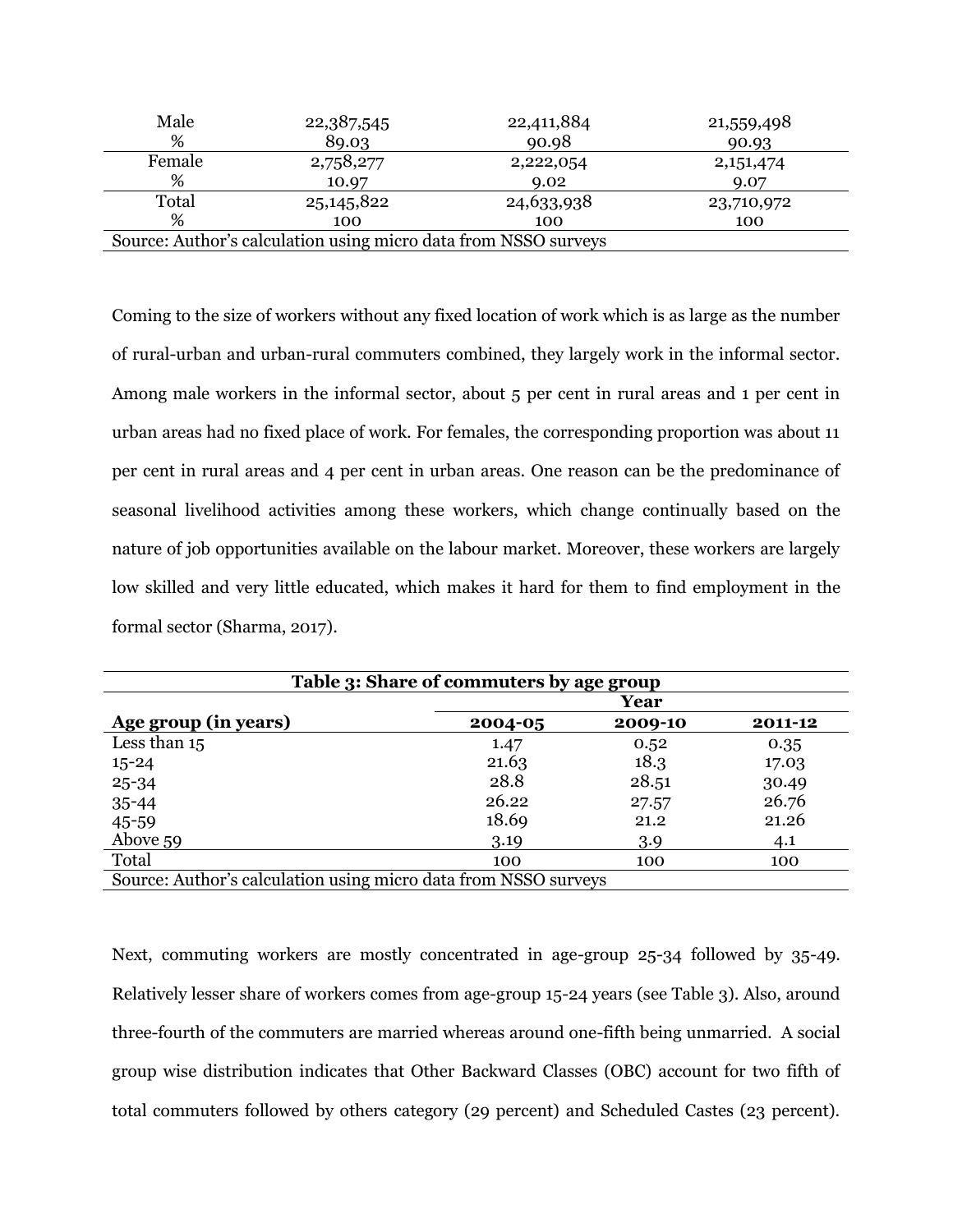Also, there is no change in this composition between 2004-05 and 2011-12. The social group composition across the nature of commuting also remains same.

### [Insert Figure 1-4 Here]

In figure 1-4, we document the regional variations in intensity of commuting in India. A few notable regional patterns of commuting highlight that in surrounding regions of National Capital Delhi (also called National capital region (NCR)), there is very high incidence of ruralurban commutingiii. In the eastern Haryana region, that surrounds Delhi from three sides, the proportion of rural-urban commuters is 27 percent of the non-agricultural workforce in this region (as compared to the national average of 8.2 percent) (Sharma, 2017). This region alone comprises six percent of the total number of rural-urban commuters in India, the prime reason being the proximity of India"s largest urban agglomeration i.e. Delhi, combined with efficient road connectivity (National Highway 1 or the Grand Trunk Road, passes through these districts).

In the south east region of Gujarat, we see higher levels of commuting from rural to urban areas (23 percent of the rural non-agricultural workforce), while in the Saurashtra region urban to rural commuting of workers (10 percent of the urban non-agricultural workforce) is more prevalent, due to concentration of industrial activities. In the coastal Maharashtra, which includes Mumbai, we see both large numbers of rural-urban and urban-rural workers commuting (21 and 5 percent of the rural and urban non-agricultural workforce respectively).

Another worth mentioning region is Kerala which is considered as an excellent example of desakota, a mix of rural (desa) and urban (kota) characteristics (Pauchet and Oliveau, 2008iv). In this type of region, both rural-urban and urban-rural commuting is observed. Both ruralurban and urban-rural commuting is around 11 percent of non-agricultural workforce in Kerala.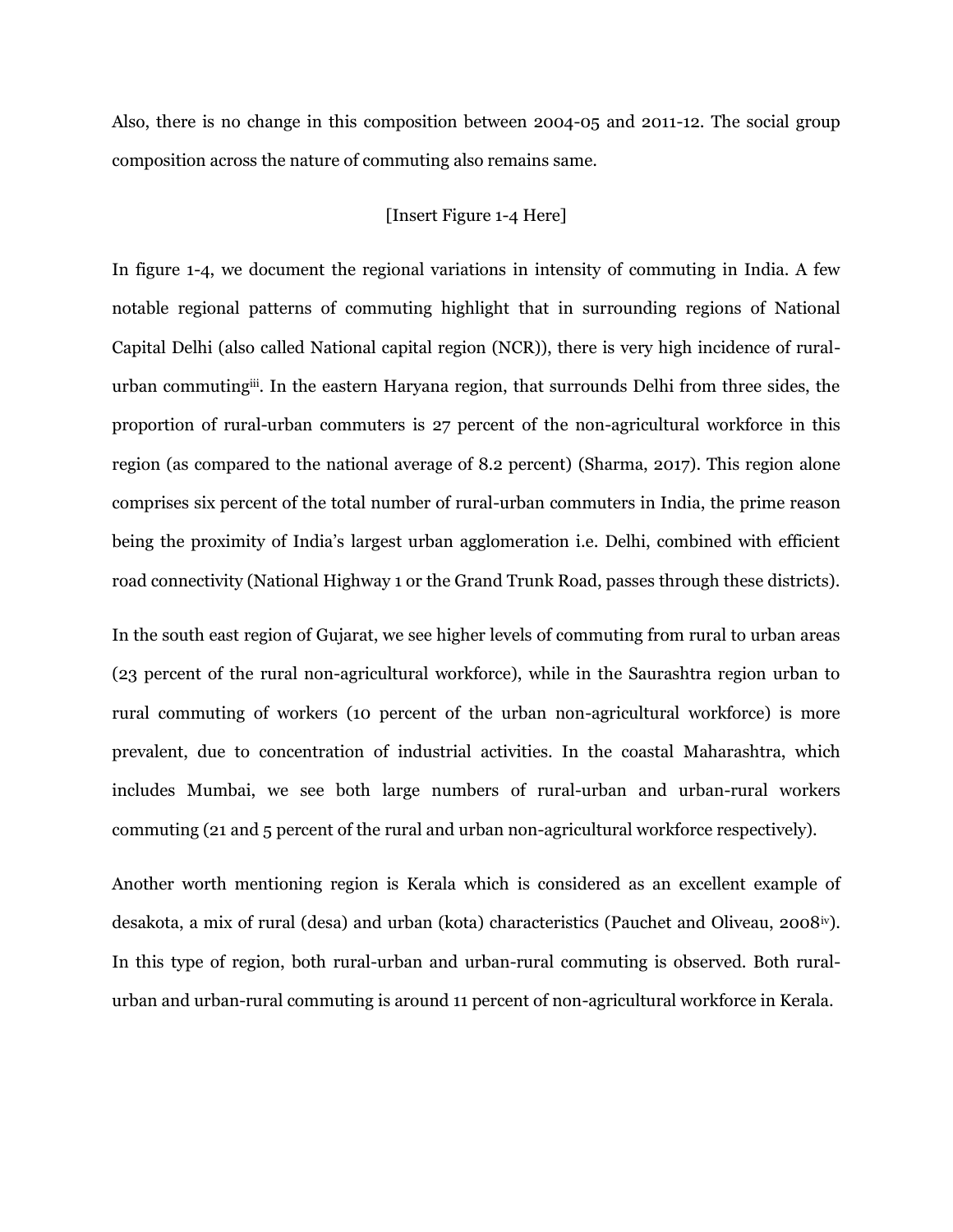#### 5. RURAL-URBAN COMMUTING AND LABOUR MARKET OUTCOMES

One important question to ask in the context of commuters for work between rural and urban areas is that, what makes them move? Is it the local labour market conditions in terms of unemployment rate, rural-urban wage differentials or the concentration of population in the peripheral rural areas surrounding urban areas? Does concentration of specific type of economic activities affect the nature of worker mobility? Do individuals commute from rural to urban areas for diversification of economic activities or to find better opportunities? We will attempt to answer a few of these questions, while discussing others in some detail to understand the interaction between labour market and commuting behaviour of workers.

#### *5.1 What makes an individual to commute?*

Sharma and Chandrasekhar (2014) discuss a whole range of factors that can contribute or hinder the daily mobility of workers between residence and workplace location across ruralurban areas.

First, discussing the commuters between rural and urban areas, they argue that rural labour market conditions play a vital role in the decision to commute. Higher unemployment rate in rural areas encourages workers to commute from rural to urban areas as well as higher incidence of rural workers being no fixed place workers. Further, if urban areas offer higher wages then individual are more likely to commute from rural to urban areas, to opt for better opportunities. Second, the larger share of peri-urban population leads to higher incidence of rural-urban as well as urban rural commuting. Given their proximity to cities, individuals living in the peri-urban areas are more likely to have better access to the urban job market. The higher the share of urban population in a region the higher is the likelihood of the individual commuting from rural to urban areas and lesser chance of urban-rural commuting. A higher share of rural population living farther from a city (beyond 7 km) leads to lesser probability of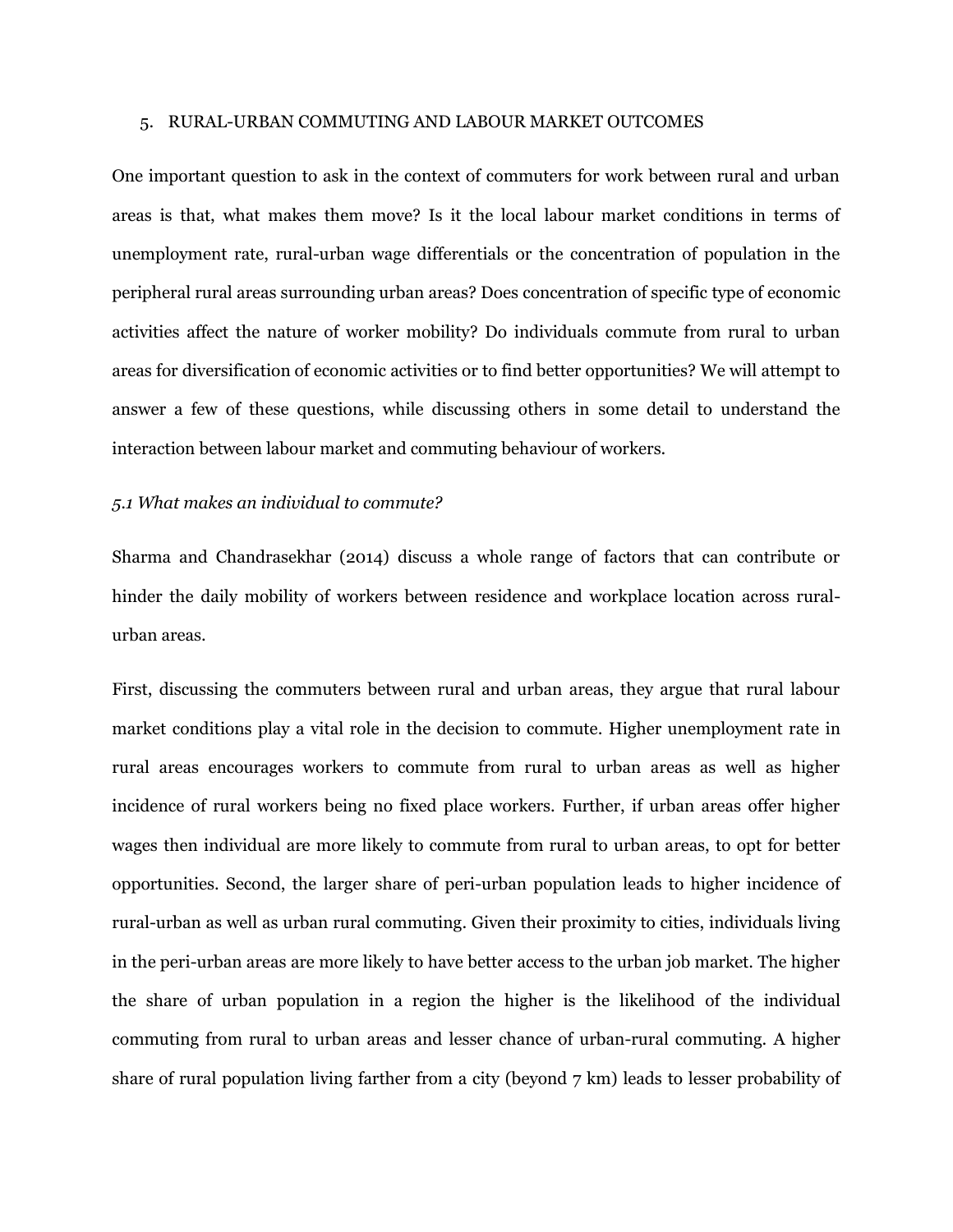rural–urban commuting. Third, understanding the implication of spatial distribution of activity, it is observed that in districts with a higher level of clustering of secondary sector activity, workers are more likely to commute from urban to rural areas as well as rural to urban areas. One can also say that concentration of secondary sector leads to both way commuting which may be termed as "wasteful commuting". These findings also corroborate with the results of Ghani et al. (2012). On contrary to secondary sector, the service sector is concentrated more in urban areas (Ghani et al., 2012; Holmes and Stevens, 2004). Therefore, not so surprisingly a higher concentration of service sector leads to higher probability of observing rural–urban commuting and lower probability of observing urban–rural commuting.

In the context of no fixed place workers, Sharma and Chandrasekhar (2014) highlight that incidence of no fixed place workers in both rural and urban areas arises due to lack of job opportunities. A higher unemployment rate induces workers to become footloose and work without any fixed location. A higher concentration of secondary sector jobs (manufacturing) is negatively related to no fixed place workers. On the other hand, higher concentration of service sector jobs goes hand in hand with the probability of a rural worker having no fixed place of work. However, the higher the concentration of service sector jobs the lower is the probability of an urban worker having no fixed place of work. This is because service sector jobs are likely to be in the cities rather than in the rural areas. Most workers with no fixed place of work are likely to be in the service sector engaged in activities including hawkers or artisans like carpenters, cobblers, knife-grinders, own-account carpenters, etc., who move from place to place and go to customers.

# *5.2 Is commuting related to finding just employment or better opportunities: underemployment and commuting*

In the literature on labour mobility, unemployment is considered as an important indicator of local labour market conditions and acts as push or pull factor for migration as well as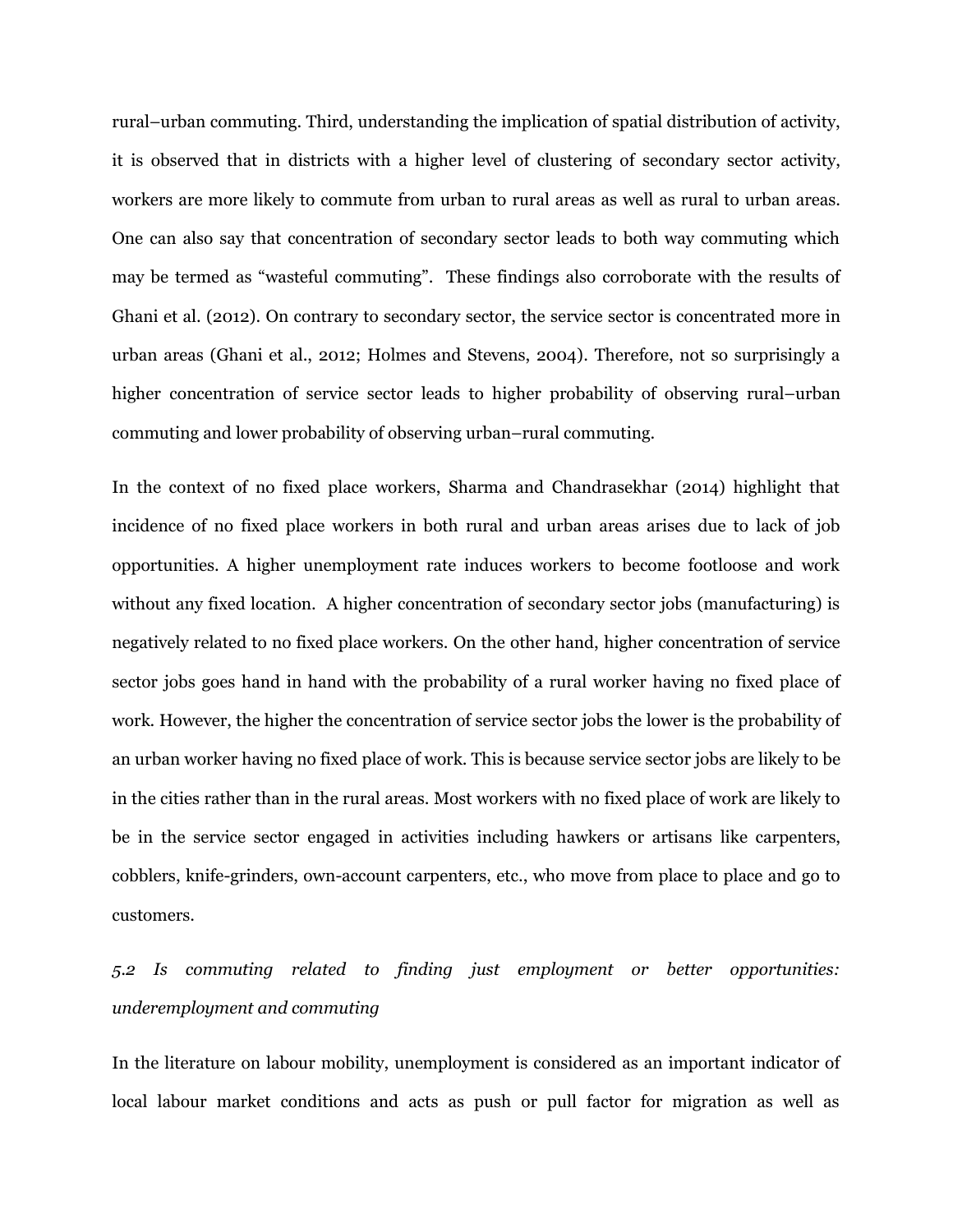commuting (Pissarides and Wadsworth 1989). To answer whether commuting is meant for better opportunity or finding employment, we need to analyze the relationship between measures of unemployment and decision to commute. The findings on unemployment have already been discussed by Sharma and Chandrasekhar (2014), we complement these findings by discussing the impact of underemployment on decision to commute between rural and urban areas. The reason underemployment rate is considered as an indicator is as follows. First, underemployment rate is a proxy for disguised employment, suggesting that workers are not engaged in economic activity as per their potential and they are looking for better employment opportunities. Second, in developing countries, especially in rural areas, underemployment indicates excess labour in agricultural sector which is seeking for better work opportunities. This argument comes from the seminal work of Lewis (1954), which suggested that due to workers being underemployed, there would be a constant flow of workers from rural to urban areas in search of non agricultural activities. Interestingly, Lewis (1954) in his Nobel memorial prize winning work never explicitly talked about just migration but mobility in general, but his work is generally referred and interpreted in the context of migration, while commuting as labour mobility is largely ignored.

Now, coming back to underemployment, we use the data from National Sample Survey Office (NSSO) on employment and unemployment 2009-10 (66th round) to measure unemployment rate at the regional level. We have calculated the underemployment rate using the usual principal and subsidiary status, and current weekly status of employment. An individual who is employed as per principal and subsidiary status (i.e. more than six months in a year) but is unemployed as per the reference week criterion (i.e. in past seven days) is considered as underemployed. We estimate separate underemployment rate for rural and urban area at the NSS region level. In the rural and urban multinomial logit model of commuting decision of individuals (see Table 4 and 5), we include underemployment rate instead of unemployment rate.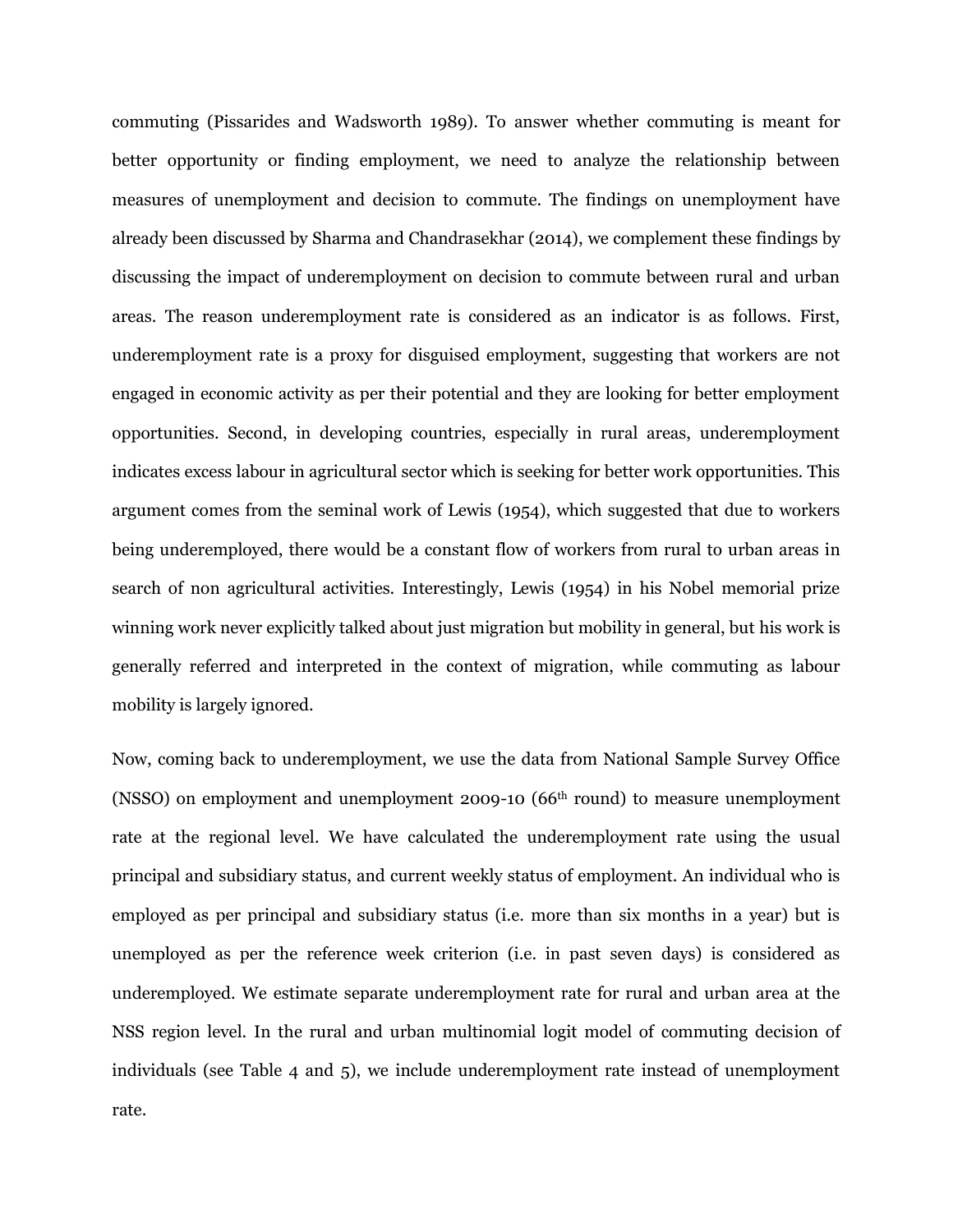A priori, we can hypothesize that higher underemployment in rural areas will lead to higher rural-urban commuting. We find that higher rural underemployment leads to higher ruralurban commuting, while higher urban underemployment rate negatively affects rural-urban commuting. For the urban model, we find higher rural underemployment will lead to lower urban-rural commuting; and for the urban underemployment we do not get the expected positive sign. One plausible reason for such finding in urban areas is that alternative and better job opportunities are likely to be available more in urban as compared to rural areas, and thus lower incidence of urban-rural commuting. The detailed results are provided in table 4 and 5, but for the sake of brevity, we avoid discussing other results.

| Table 4: Relative risk ratio from multinomial model for workplace location choice of rural residents |                     |          |                        |          |  |
|------------------------------------------------------------------------------------------------------|---------------------|----------|------------------------|----------|--|
| (Base category: Rural workplace)                                                                     |                     |          |                        |          |  |
|                                                                                                      | Urban Workplace     |          | No fixed place of work |          |  |
| <b>Explanatory Variables</b>                                                                         | Relative risk ratio | S.E.     | Relative risk ratio    | S.E.     |  |
| Share of peri-urban population                                                                       | $1.007***$          | 0.000034 | $0.999***$             | 0.000043 |  |
| Share of urban population                                                                            | 1.018***            | 0.000040 | $0.995***$             | 0.000056 |  |
| Underemployment rate: rural                                                                          | $1.024***$          | 0.000441 | $0.939***$             | 0.000530 |  |
| Underemployment rate: urban                                                                          | $0.926***$          | 0.000529 | $1.005***$             | 0.000619 |  |
| Location quotient: manufacturing                                                                     | 1.619***            | 0.002940 | $1.266***$             | 0.002840 |  |
| Location quotient: services                                                                          | 1.284***            | 0.002810 | $1.269***$             | 0.003470 |  |
| Wage Differential: Urban minus Rural (in Rs.)                                                        | $1.002***$          | 0.000005 | $1.001***$             | 0.000006 |  |
| Share of rural population (0-7 km from town)                                                         |                     |          |                        |          |  |
| 8--15 km from town                                                                                   | $0.400***$          | 0.002740 | $0.164***$             | 0.001490 |  |
| 16-30 km from town                                                                                   | $0.518***$          | 0.002380 | $1.516***$             | 0.008860 |  |
| $30+$ km from town                                                                                   | $0.238***$          | 0.001060 | $0.170***$             | 0.001050 |  |
| <b>Education Level (uneducated)</b>                                                                  |                     |          |                        |          |  |
| <b>Below Primary</b>                                                                                 | $0.877***$          | 0.001510 | $0.985***$             | 0.001750 |  |
| Primary                                                                                              | 1.054***            | 0.001490 | $0.928***$             | 0.001470 |  |
| Middle                                                                                               | $1.053***$          | 0.001460 | $0.885***$             | 0.001390 |  |
| Secondary                                                                                            | 1.306***            | 0.002010 | $0.959***$             | 0.001750 |  |
| Higher Secondary                                                                                     | $1.604***$          | 0.002810 | $0.443***$             | 0.001290 |  |
| Graduation or above                                                                                  | 1.863***            | 0.003640 | $0.236***$             | 0.000959 |  |
| Skill Level (I)                                                                                      |                     |          |                        |          |  |
| Level II                                                                                             | $0.825***$          | 0.000829 | $0.609***$             | 0.000733 |  |
| Level III                                                                                            | $0.633***$          | 0.001410 | $1.034***$             | 0.003320 |  |
| Level IV                                                                                             | $0.891***$          | 0.001870 | $0.861***$             | 0.002330 |  |
| Age group (15-24 yrs.)                                                                               |                     |          |                        |          |  |
| $25 - 34$                                                                                            | $0.907***$          | 0.00127  | $0.984***$             | 0.00184  |  |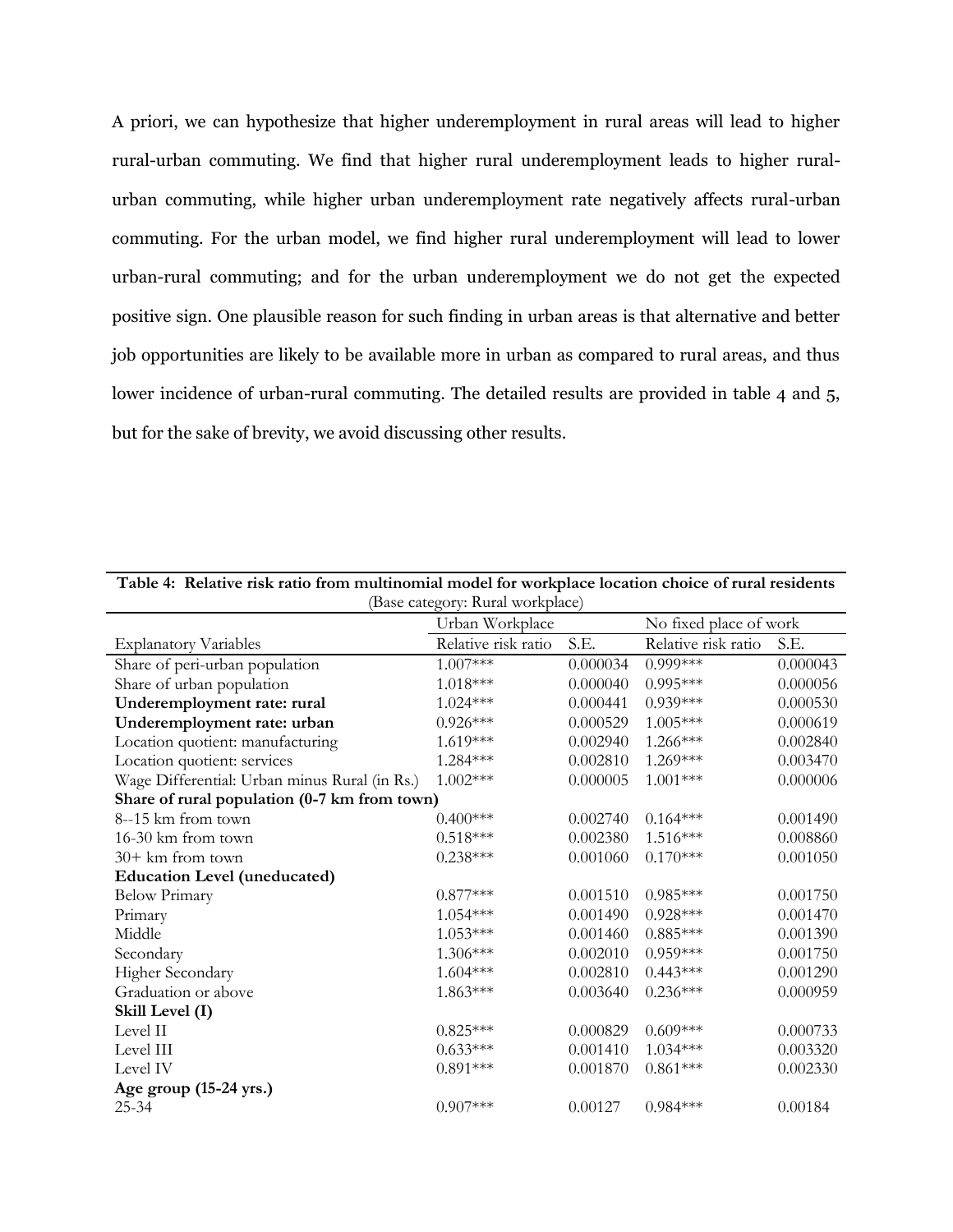| (Dase category. Ruial workplace)                  |                     |          |                        |          |  |
|---------------------------------------------------|---------------------|----------|------------------------|----------|--|
|                                                   | Urban Workplace     |          | No fixed place of work |          |  |
| <b>Explanatory Variables</b>                      | Relative risk ratio | S.E.     | Relative risk ratio    | S.E.     |  |
| 35-44                                             | $0.820***$          | 0.00129  | $1.028***$             | 0.00205  |  |
| $45 - 59$                                         | $0.826***$          | 0.00138  | $0.876***$             | 0.00185  |  |
| Marital status*Gender (unmarried*male)            |                     |          |                        |          |  |
| Female                                            | $0.707***$          | 0.001850 | $0.451***$             | 0.002110 |  |
| Married                                           | $0.940***$          | 0.001310 | $1.231***$             | 0.002340 |  |
| Other                                             | $0.713***$          | 0.002860 | $1.216***$             | 0.005170 |  |
| Married female                                    | $0.642***$          | 0.001970 | $0.511***$             | 0.002710 |  |
| Other female                                      | $0.724***$          | 0.004220 | $0.417***$             | 0.003610 |  |
| Household type (self-employed in non-agriculture) |                     |          |                        |          |  |
| Agriculture labour                                | 1.368***            | 0.002930 | $0.786***$             | 0.002000 |  |
| Other labour                                      | 1.848 ***           | 0.002220 | $0.684***$             | 0.000898 |  |
| Self-employed in agriculture                      | $1.141***$          | 0.002060 | $0.764***$             | 0.001660 |  |
| Others                                            | 2.293***            | 0.003130 | $0.672***$             | 0.001340 |  |
| Social group (Others)                             |                     |          |                        |          |  |
| Scheduled Tribe                                   | $1.683***$          | 0.002990 | 1.466***               | 0.003390 |  |
| <b>Scheduled Caste</b>                            | 1.188***            | 0.001550 | 1.199***               | 0.002030 |  |
| Other Backward Class                              | $1.115***$          | 0.001260 | $1.176***$             | 0.001740 |  |
| <b>Religion (Muslim)</b>                          |                     |          |                        |          |  |
| Hindu                                             | $0.795***$          | 0.001080 | $0.789***$             | 0.001250 |  |
| Christian                                         | $0.782***$          | 0.002230 | 1.584***               | 0.005380 |  |
| Others                                            | 2.135***            | 0.004810 | $0.699***$             | 0.002690 |  |
| Constant                                          | $0.0495***$         | 0.000395 | $0.103***$             | 0.001330 |  |
| Observations (N)                                  | 38378               |          |                        |          |  |

**Table 4: Relative risk ratio from multinomial model for workplace location choice of rural residents**  (Base category: Rural workplace)

The reference group for the categorical variables mentioned within parenthesis.

Level of significance : \*\*\* p<0.01, \*\* p<0.05, \* p<0.1

We also control for land holding size, household size and seasonality.

Weights are used in the estimation of multinomial logit model.

| Table 5: Relative risk ratio from multinomial model for workplace location choice of urban residents |  |
|------------------------------------------------------------------------------------------------------|--|
| (Base category: Urban workplace)                                                                     |  |

|                                          | Rural Workplace     |          | No fixed place of work |          |
|------------------------------------------|---------------------|----------|------------------------|----------|
| <b>Explanatory Variables</b>             | Relative risk ratio | S.E.     | Relative risk ratio    | S.E.     |
| Share of peri-urban population           | $1.006***$          | 0.000052 | $1.003***$             | 0.000042 |
| Share of urban population                | $0.980***$          | 0.000049 | $1.001***$             | 0.000036 |
| Underemployment rate: rural              | $0.957***$          | 0.000565 | $0.914***$             | 0.000441 |
| Underemployment rate: urban              | $0.950***$          | 0.000640 | $1.021***$             | 0.000535 |
| Location quotient: manufacturing         | $1.587***$          | 0.003770 | $0.855***$             | 0.001650 |
| Location quotient: services              | $0.423***$          | 0.001350 | $1.220***$             | 0.002820 |
| Wage Differential: Urban minus Rural (in |                     |          |                        |          |
| $\rm{Rs.}$                               | $1.000***$          | 0.000007 | $1.000***$             | 0.000006 |
| <b>Education Level (uneducated)</b>      |                     |          |                        |          |
| <b>Below Primary</b>                     | $1.078***$          | 0.002880 | $0.783***$             | 0.001410 |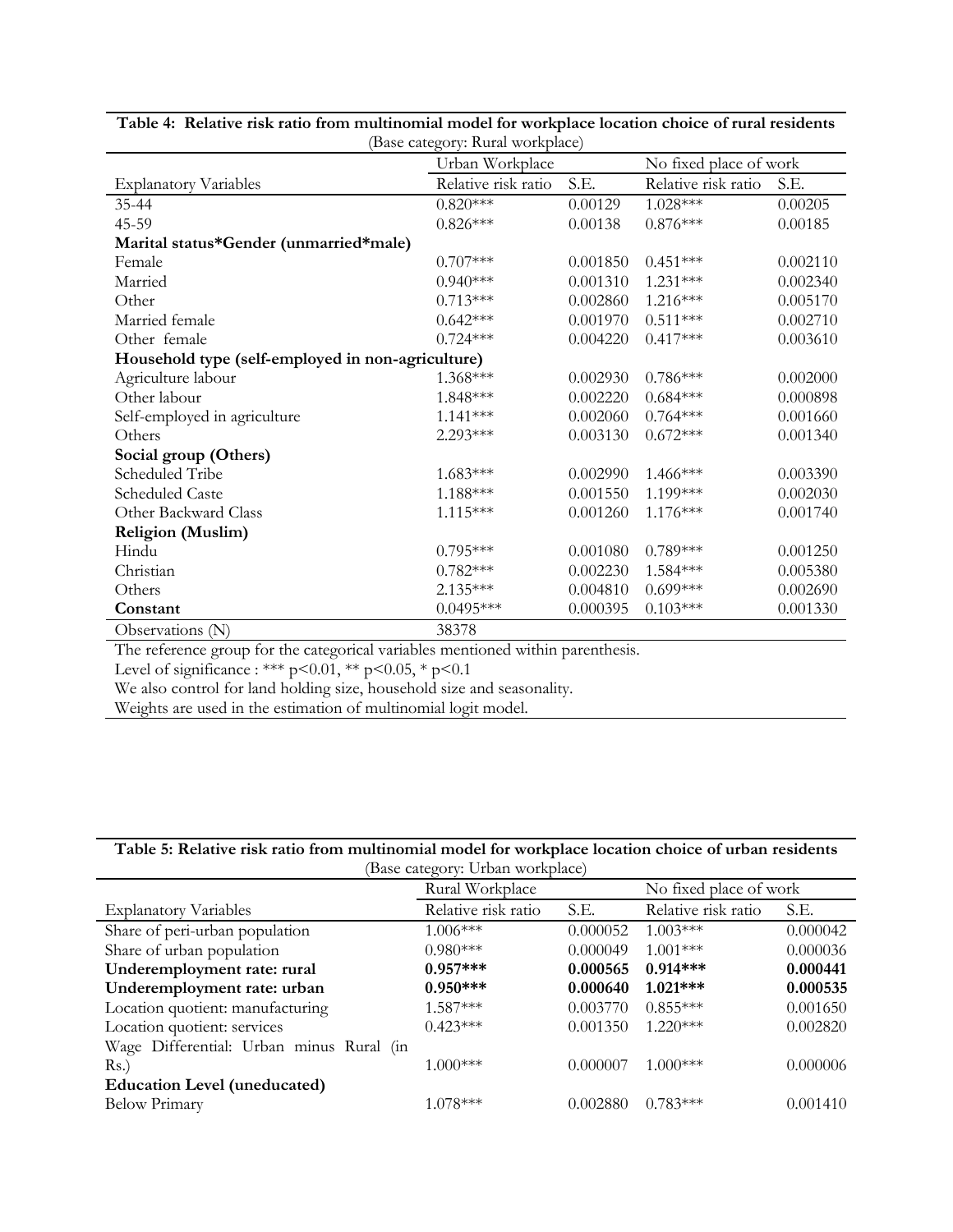| (dase category: Urban workplace)<br>No fixed place of work<br>Rural Workplace |                     |          |                     |          |
|-------------------------------------------------------------------------------|---------------------|----------|---------------------|----------|
| <b>Explanatory Variables</b>                                                  | Relative risk ratio | S.E.     | Relative risk ratio | S.E.     |
| Primary                                                                       | $0.929***$          | 0.002240 | $0.788***$          | 0.001220 |
| Middle                                                                        | $1.129***$          | 0.002400 | $0.786***$          | 0.001130 |
| Secondary                                                                     | $1.137***$          | 0.002550 | $0.537***$          | 0.000900 |
| Higher Secondary                                                              | $1.021***$          | 0.002530 | $0.417***$          | 0.000845 |
| Graduation or above                                                           | $0.834***$          | 0.002110 | $0.200***$          | 0.000494 |
| Skill Level (I)                                                               |                     |          |                     |          |
| Level II                                                                      | $0.932***$          | 0.001520 | $0.494***$          | 0.000532 |
| Level III                                                                     | 1.029***            | 0.002790 | $0.689***$          | 0.001670 |
| Level IV                                                                      | $0.916***$          | 0.002350 | $0.268***$          | 0.000641 |
| Age group (15-24 yrs.)                                                        |                     |          |                     |          |
| 25-34                                                                         | $0.941***$          | 0.002060 | $1.450***$          | 0.002490 |
| 35-44                                                                         | 1.128***            | 0.002660 | 1.509***            | 0.002870 |
| 45-59                                                                         | $0.826***$          | 0.002070 | $1.435***$          | 0.002800 |
| Marital status*Gender (unmarried*male)                                        |                     |          |                     |          |
| Female                                                                        | $0.855***$          | 0.003360 | $0.111***$          | 0.000780 |
| Married                                                                       | $1.401***$          | 0.002980 | 1.002               | 0.001600 |
| Other                                                                         | $1.126***$          | 0.006990 | $0.705***$          | 0.003290 |
| Married female                                                                | $0.821***$          | 0.003630 | 1.899***            | 0.014100 |
| Other female                                                                  | $0.891***$          | 0.007230 | $3.167***$          | 0.028900 |
| Household type (Self-employed)                                                |                     |          |                     |          |
| Regular wage/salary earning                                                   | $0.653***$          | 0.000895 | $0.207***$          | 0.000260 |
| Casual labour                                                                 | $0.827***$          | 0.001460 | $0.422***$          | 0.000518 |
| Others                                                                        | 1.129***            | 0.004360 | $0.707***$          | 0.002330 |
| Social group (Others)                                                         |                     |          |                     |          |
| Scheduled Tribe                                                               | $1.310***$          | 0.004220 | 1.595***            | 0.004240 |
| <b>Scheduled Caste</b>                                                        | $0.863***$          | 0.001650 | 1.249***            | 0.001800 |
| Other Backward Class                                                          | $0.940***$          | 0.001270 | $1.110***$          | 0.001250 |
| <b>Religion (Muslim)</b>                                                      |                     |          |                     |          |
| Hindu                                                                         | $0.885***$          | 0.001470 | $1.012***$          | 0.001310 |
| Christian                                                                     | $0.976***$          | 0.003740 | $1.181***$          | 0.003620 |
| Others                                                                        | $0.896***$          | 0.003400 | $0.727***$          | 0.002280 |
| Constant                                                                      | $0.186***$          | 0.000834 | $0.401***$          | 0.001360 |
| Observations (N)                                                              | 40964               |          |                     |          |

**Table 5: Relative risk ratio from multinomial model for workplace location choice of urban residents**  (Base category: Urban workplace)

The reference group for the categorical variables mentioned within parenthesis.

Level of significance : \*\*\* p<0.01, \*\* p<0.05, \* p<0.1

We also control for household size and seasonality.

Weights are used in the estimation of multinomial logit model.

Another way to answer the question on whether it is push or pull factors that decide the decision to commute between rural and urban areas, is by analyzing the difference in wages for commuters versus non-commuters.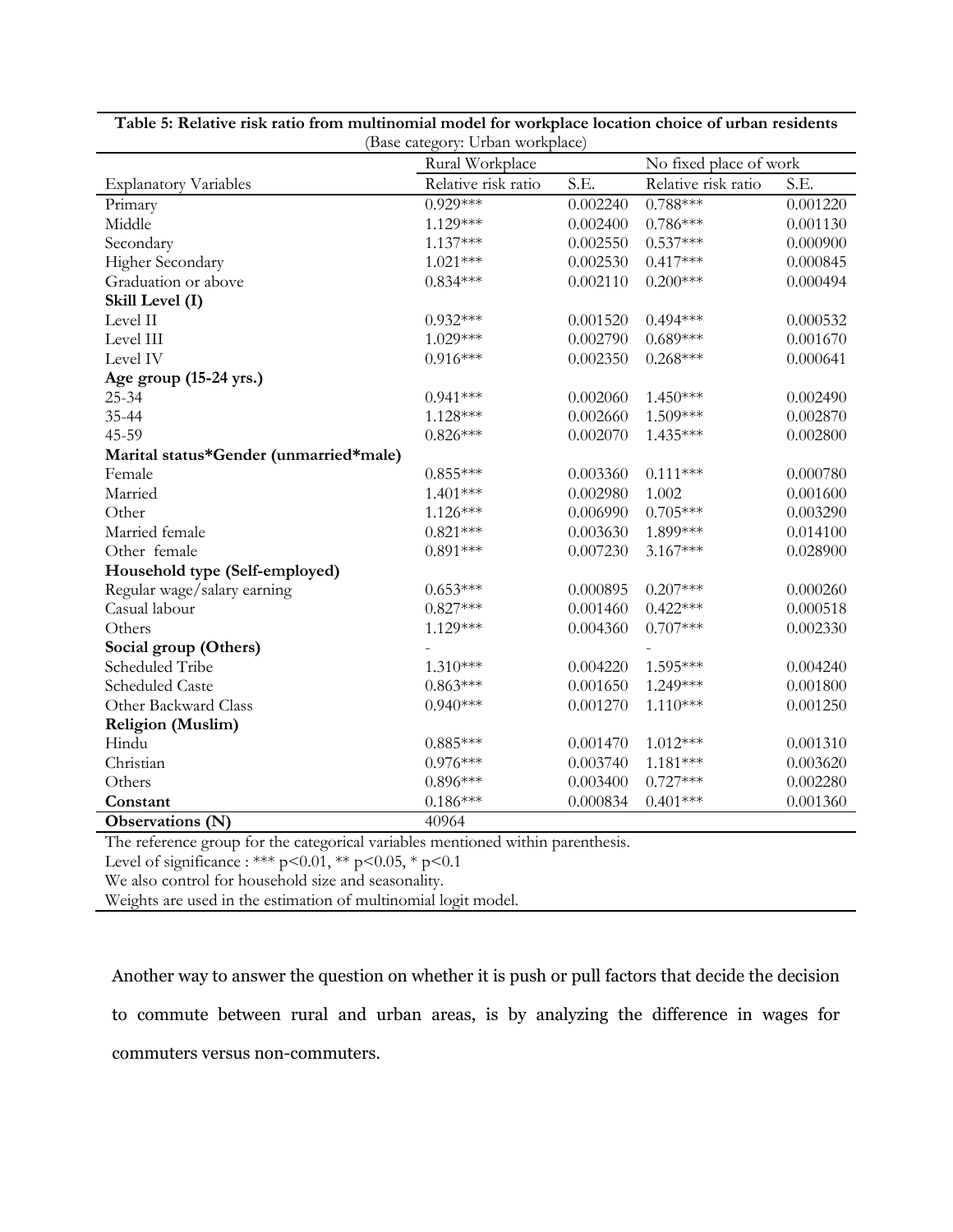| Table 6: Mean wages (in Rs.) across the type of workers         |         |         |         |  |  |
|-----------------------------------------------------------------|---------|---------|---------|--|--|
| <b>Type</b>                                                     | 2004-05 | 2009-10 | 2011-12 |  |  |
| Rural-urban                                                     | 129     | 194     | 251     |  |  |
| Urban-rural                                                     | 183     | 251     | 440     |  |  |
| Rural-rural (non-commuters)                                     | 97      | 161     | 219     |  |  |
| Urban-urban (non-commuters)                                     | 164     | 312     | 392     |  |  |
| Rural-no fixed place                                            | 67      | 123     | 179     |  |  |
| Urban-no fixed place                                            | 87      | 156     | 218     |  |  |
| Over all                                                        | 132     | 233     | 304     |  |  |
| Source: Author's calculation using micro data from NSSO surveys |         |         |         |  |  |

As is clear from table 6, commuting workers earn higher daily wages than their non-commuting counterparts<sup>v</sup> . This indicates that higher wage differential would attract workers to commute for work. Thus, we can say this is a case for finding better opportunities. On the other hand, no fixed place workers earn lower wages than commuters between rural and urban areas as well as noncommuters in either rural or urban area.

### 6. CONCLUSION

This study is an attempt to extend the dialogue on commuting between rural and urban areas with a focus on labour market outcomes.

We show that though there is not much change in the magnitude of commuters as per the estimates from NSSO sample surveys from 2004-05 to 2011-12, but there has been a churn in the composition of commuters. The number of no fixed place workers from rural areas has more than halved from 2004-05 to 2011-12 whereas urban-no fixed place workers has more than doubled during the same period. The magnitude of female commuters has reduced over time.

We also show that regional labour market factors and spatial distribution of economic activities play an important role in the decision to commute for both rural and urban residents. We show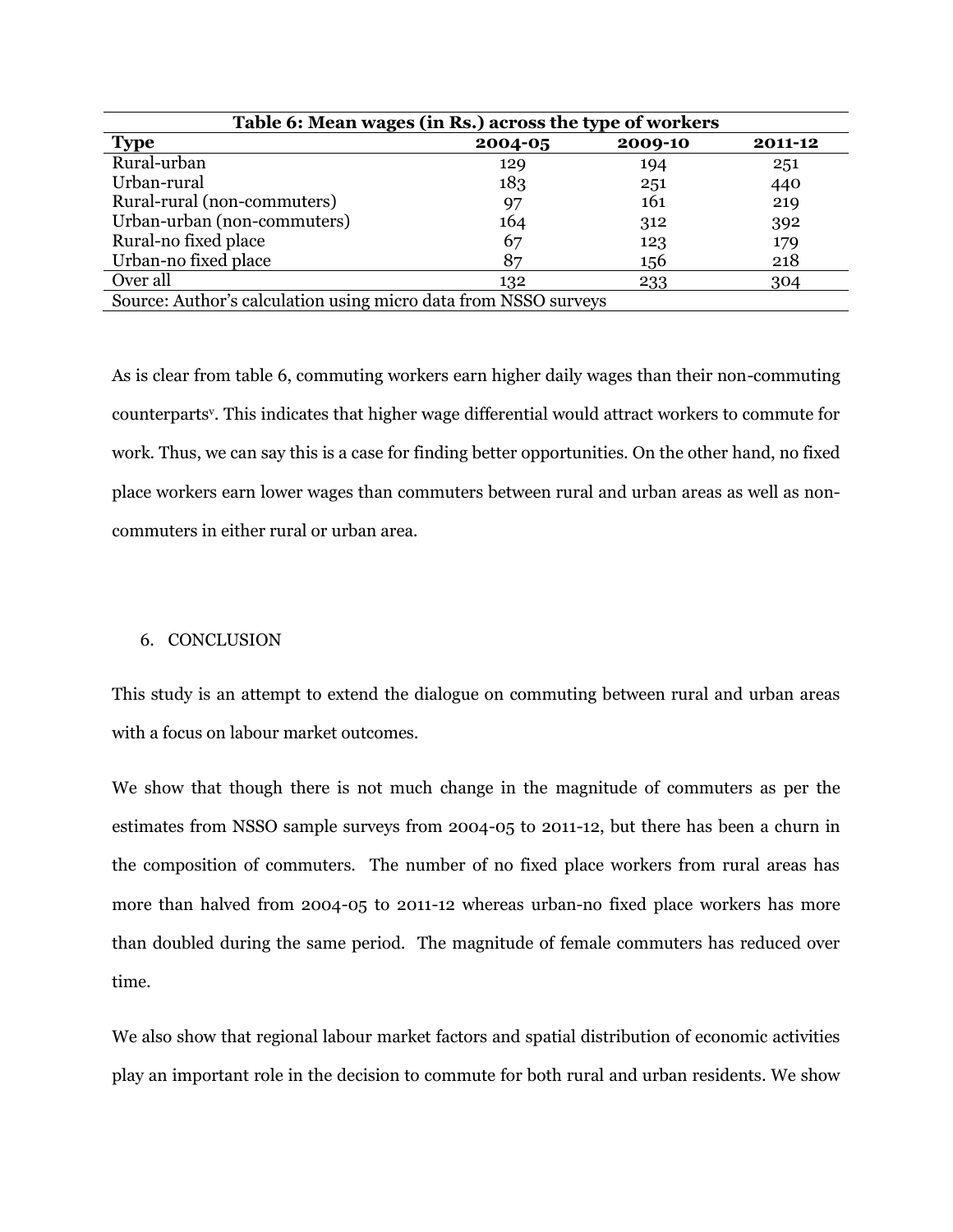that along with unemployment, underemployment as a push factor remains an important determinant of commuting decision of individuals in rural areas. In terms of wages, commuting workers earn higher wages then their non-commuting counterparts. Here, a key finding remains that no fixed place mobility is sort of distressed in nature due to lack of enough opportunities at the place of residence and this seems clear from the wages earned by them. With these findings in place, we can argue that commuting by workers can act as important bridge between rural and urban areas, without significantly adding burden on cities, in terms of housing, access to public services and ensuring balanced growth in rural economy with backward and forward linkages. In the 11<sup>th</sup> and 12<sup>th</sup> five year plans and other government policies, with the focus on inclusive growth, daily labour mobility to urban areas can be the key in the following context:

*3,682 urban local bodies in the country, spread across 593 districts, should act as economic growth engines at the local and regional level, through access to markets, infrastructure, formal credit, availing job opportunities in non-agricultural sector and linkages to the global economy" (Government of India, 2006)* 

The main impediments to extend the dialogue on labour mobility, especially commuting and its importance in percolating the growth effect of cities in the surrounding rural areas, is the lack of availability of national level datasets for informed and evidence based policymaking. A welcome step in this context is the inclusion of questions on commuting in Census of India 2011. But this information remains limited to regional stocks and not much micro level analysis can be done. Another issue is that its available only once in a decade.

Lastly, some of the key question, that need to be answered to extend our understanding on the role of commuting to improve rural-urban linkages and in turn ensure balanced growth through interdependence can be as follows. First, what are the pecuniary and social returns to commuting? This would help in advocacy for improving the conditions for ease of commuting. Second, what is the relationship between commuting and migration? Are they complements or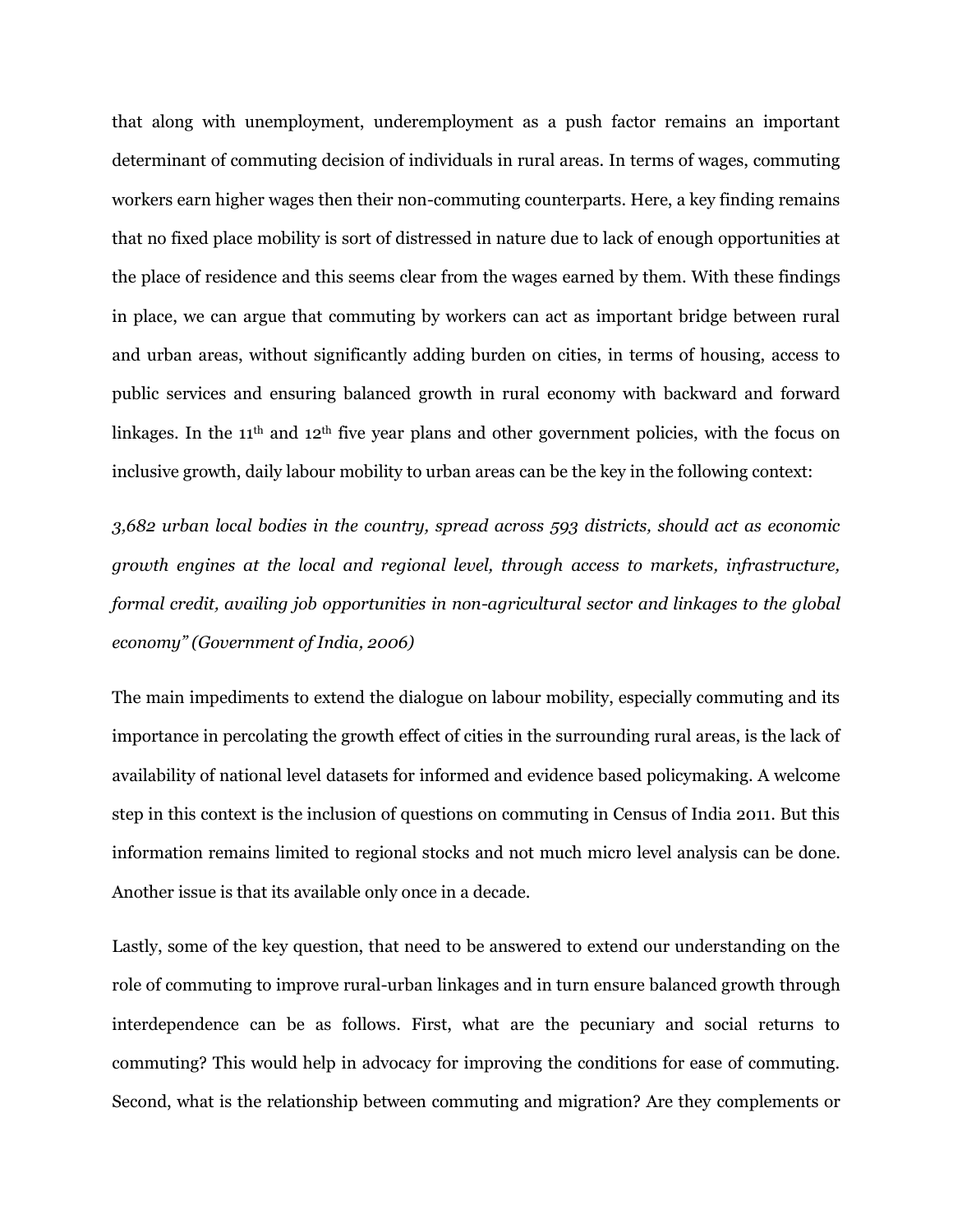substitutes to each other? This would help us in understanding the nature of transition that is likely to happen in a developing economy. Lastly, what is more beneficial, mobility of firms to the workers or mobility of workers to the firms?

# NOTES

iii The discussion on regional patterns of commuting is based on the 2009-10 survey of NSSO only. ivhttp://sebastien.oliveau.fr/publi/Pauchet%20Oliveau%20EPC%202008%20A4.pdf v A key thing to understand in this table is that we cannot compare the wages over the years because of the inflationary factors and wage being in nominal terms. But we can compare it across the type of workers.

<sup>1</sup> ii In the developing countries, a distinction has been made in the nature of commuting from rural to urban and metropolitan areas vis-à-vis from suburban to urban. In this chapter, the focus remains on the commuting by workers across rural-urban boundaries. We have limited our discussion to rural-urban commuting in the context of developed countries.

 $\mu$  ii This information is available in last three quinquennial rounds of the survey i.e. 61<sup>st</sup> round (2004-05), 66th round (2009-10) and 68th round (2011-12). The latest round of survey was conducted in 2016-17 but is not available in public domain to be used for the analysis.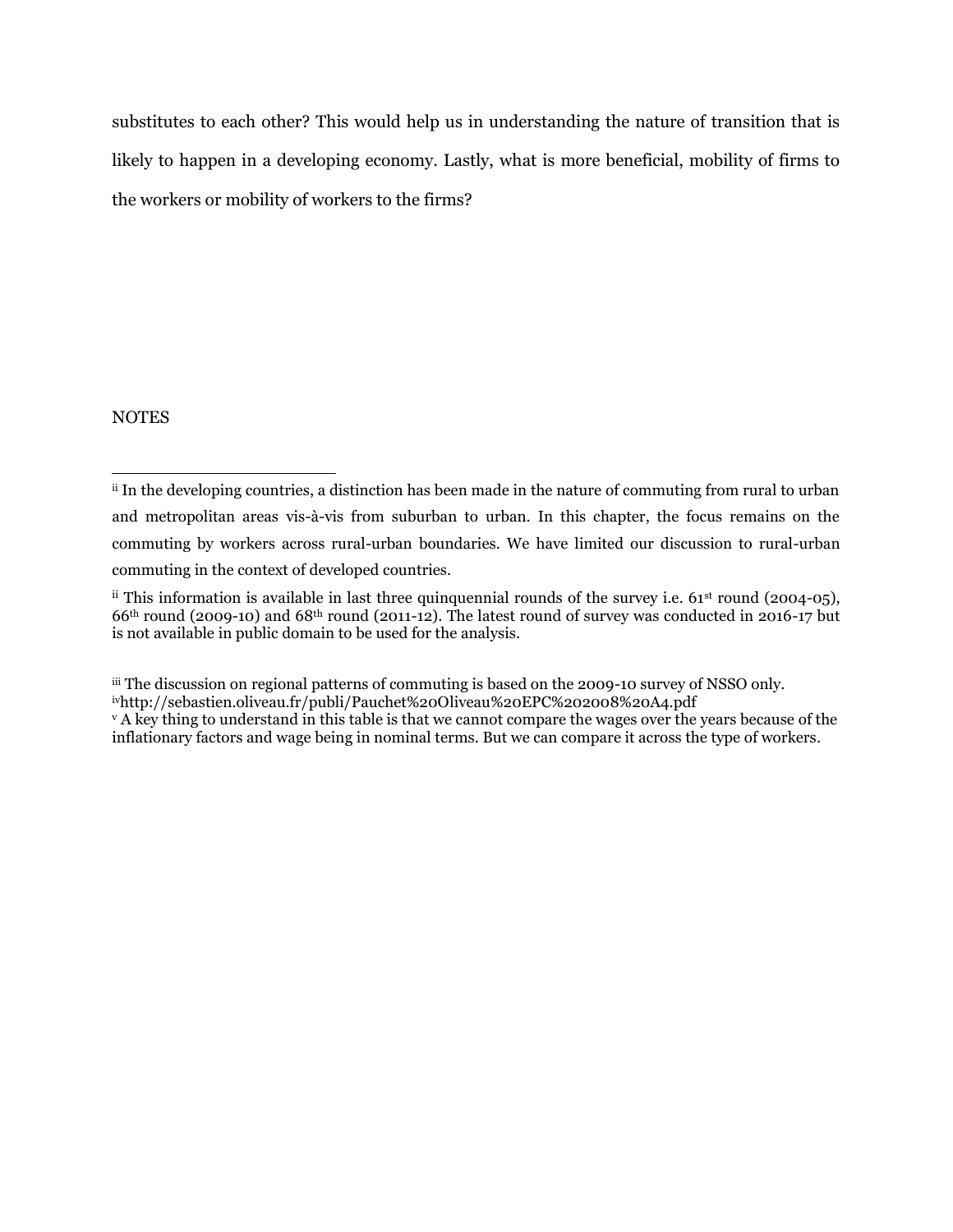#### REFERENCES

Bah, M., Cisse, S., Diyamett, B., Diallo, G., & Lerise, F. (2007) Changing rural–urban linkages in Mali, Nigeria and Tanzania, in C. Tacoli (Ed.), The Earthscan reader in rural urban linkages (pp. 56–67). London: Earthscan.

Baker, J. (2007) Survival and accumulation strategies at the rural–urbaninterface in North-West Tanzania, in C. Tacoli (Ed.), The Earthscan reader in rural urban linkages (pp. 41–55). London: Earthscan.

Basu, D. N., & Kashyap, S. P. (1992) Rural non-agricultural employment in India: Role of development process and rural–urban employment linkages. Economic and Political Weekly, pp. A178–A189.

Beale, C. L. (1980) The changing nature of rural employment, in D. L. Brown & J. M. Wardwell (Eds.), New directions in urban rural migration (37–49). New York: Academic Press

Breman, J. (1996) Footloose labour: Working in India's informal economy. Cambridge University Press.

Douglass, M. (2007) A regional network strategy for reciprocal rural–urban linkages: An agenda for policy research with reference to Indonesia, in C. Tacoli (Ed.), The Earthscan reader in rural urban linkages (pp. 124–154). London: Earthscan.

FAO (1998) The State of Food and Agriculture-Rural non-Farm Income in Developing Countries. Rome: Food and Agriculture Organization of United Nations,.

Ghani, E., Goswami, A. G., & Kerr, W. R. (2012) Is India"s manufacturing sector moving away from cities? Working paper no. w17992. National Bureau of Economic Research.

21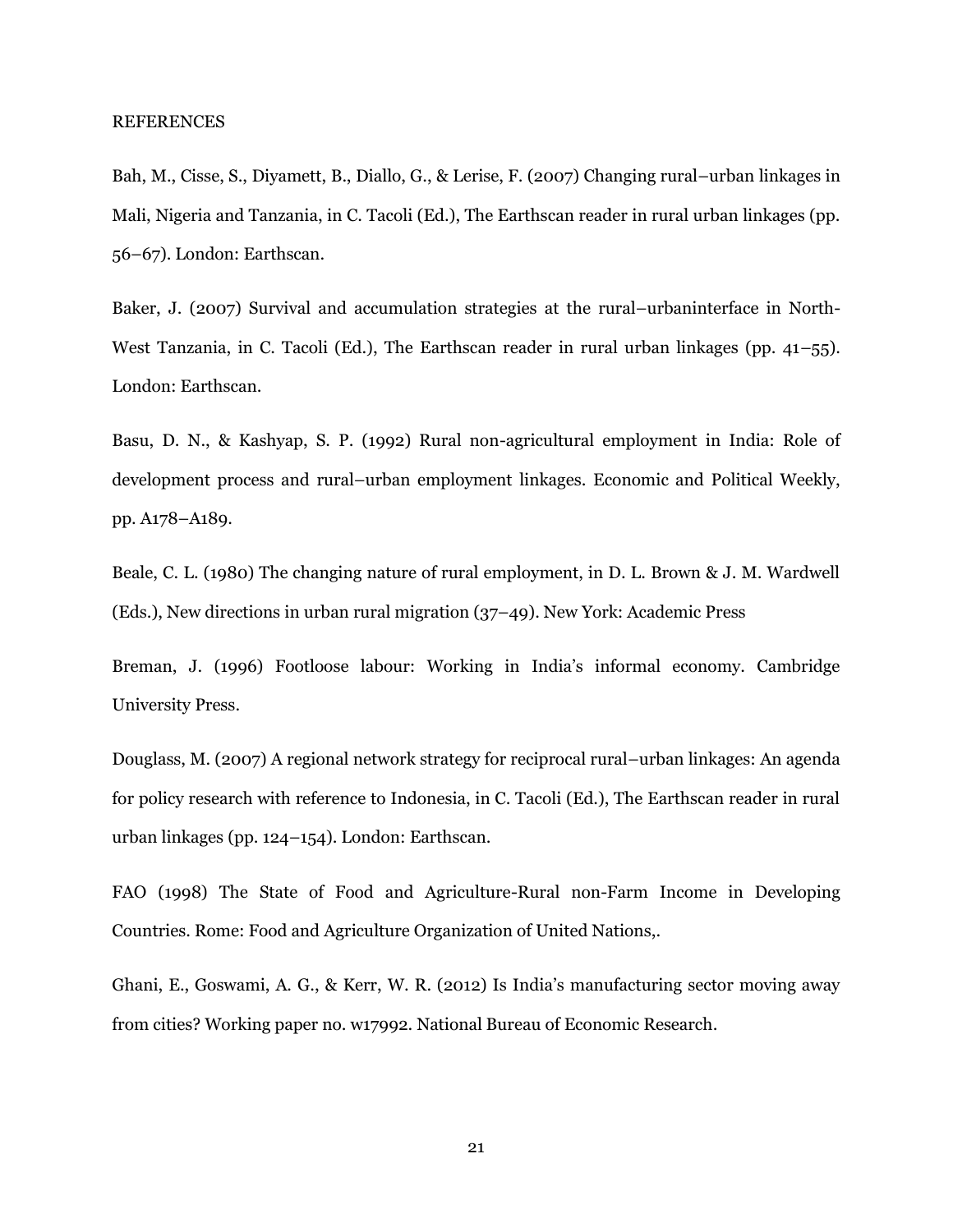Green, M. B., & Meyer, S. P. (1997) An overview of commuting in Canada: With special emphasis on rural commuting and employment. Journal of Rural Studies, 13(2), pp. 163–175.

Holmes, T. J., & Stevens, J. J. (2004) Spatial distribution of economic activities in North America. Handbook of Regional and Urban Economics, 4, pp. 2797–2843.

Lanjouw, P., Quizon, J., & Sparrow, R. (2001) Non-agricultural earnings in peri-urban areas of Tanzania: Evidence from household survey data. Food Policy, 26(4), pp. 385–403.

Lewis, W. A. (1954) Economic development with unlimited supplies of labour. The Manchester School, 22(2), pp. 139–191.

Pauchet, M., & Oliveau, S. (2008) Kerala: A desakota? In European Population Conference. Available at a state of the state of the state  $\alpha$  at a state of the state  $\alpha$ http://sebastien.oliveau.fr/publi/Pauchet%20Oliveau%20EPC%202008%20A4.pdf. Accessed

on March 13, 2016.

Pissarides, C. A., & Wadsworth, J. (1989) Unemployment and the inter-regional mobility of labour. The Economic Journal, 99(397), pp. 739–755.

Renkow, M., & Hoover, D. (2000) Commuting, migration, and rural-urban population dynamics. Journal of Regional Science, 40(2), pp. 261–287.

Sharma, A. (2017) Commuting workers and the integration of the rural-urban economy, in Subaltern urbanisation in India ( pp. 577-600). Springer, New Delhi.

Sharma, A., & Chandrasekhar, S. (2014) Growth of the urban shadow, spatial distribution of economic activities, and commuting by workers in rural and urban India. World Development, 61, pp. 154–166.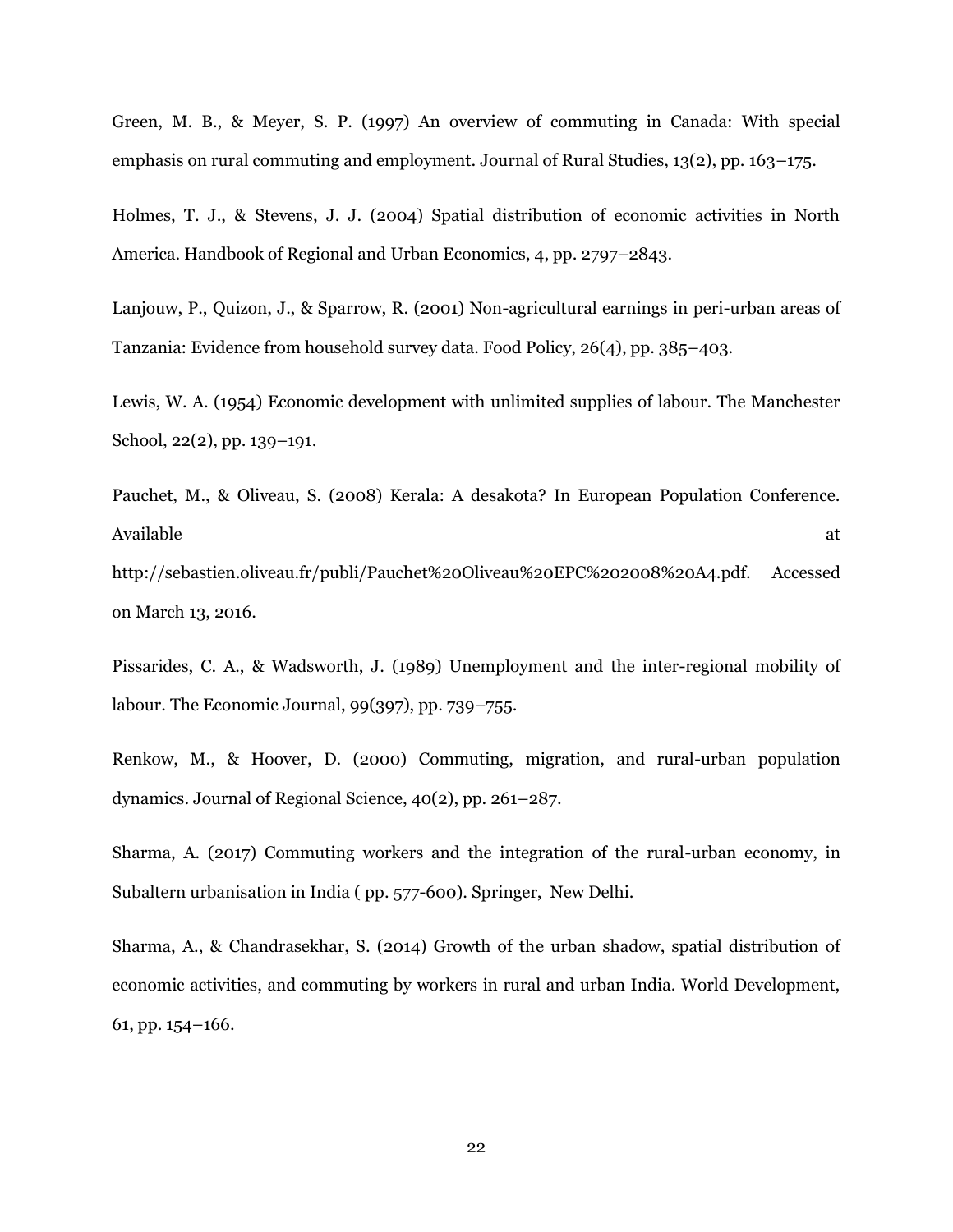Sharma, A., & Chandrasekhar, S. (2016) Impact of commuting by workers on household dietary diversity in rural India. Food Policy, 59, pp. 34-43.

So, K. S., Orazem, P. F., & Otto, D. M. (2001) The effects of housing prices, wages, and commuting time on joint residential and job location choices. American Journal of Agricultural Economics, 83(4), pp. 1036–1048.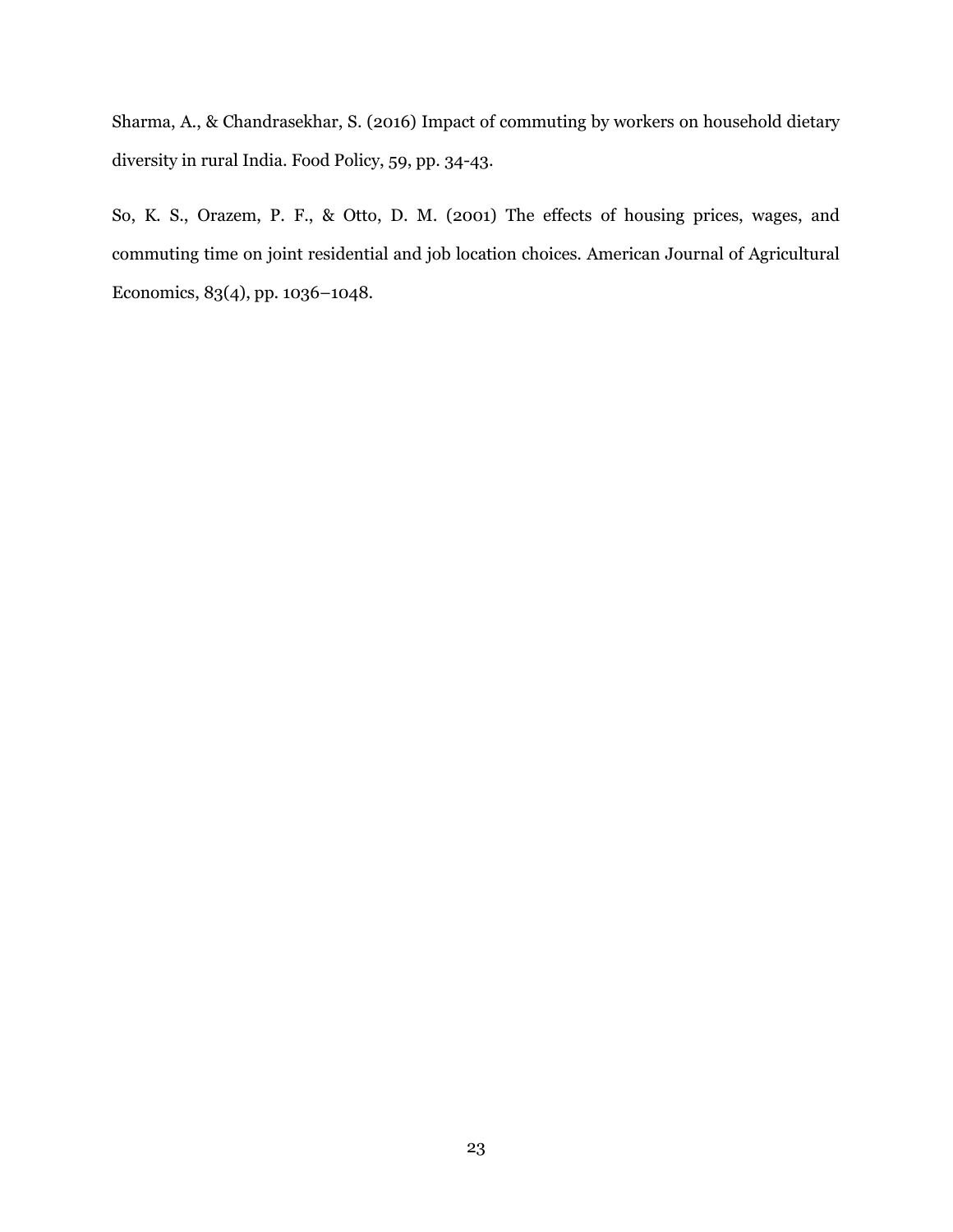# FIGURES



Figure 1: Regional variation in rural-urban commuting as share of rural non-agricultural workforce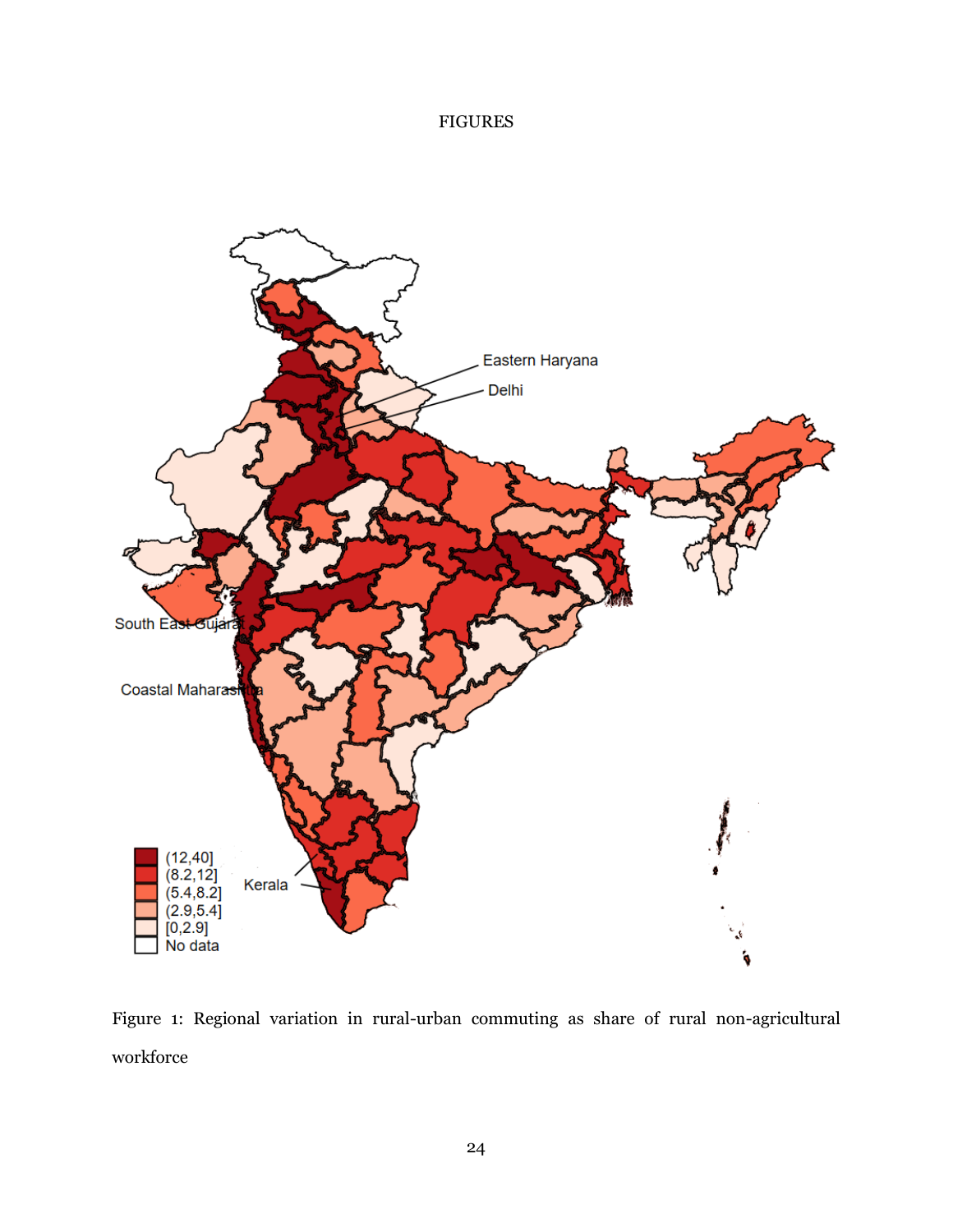

Figure 2: Regional variation in urban-rural commuting as share of urban non-agricultural workforce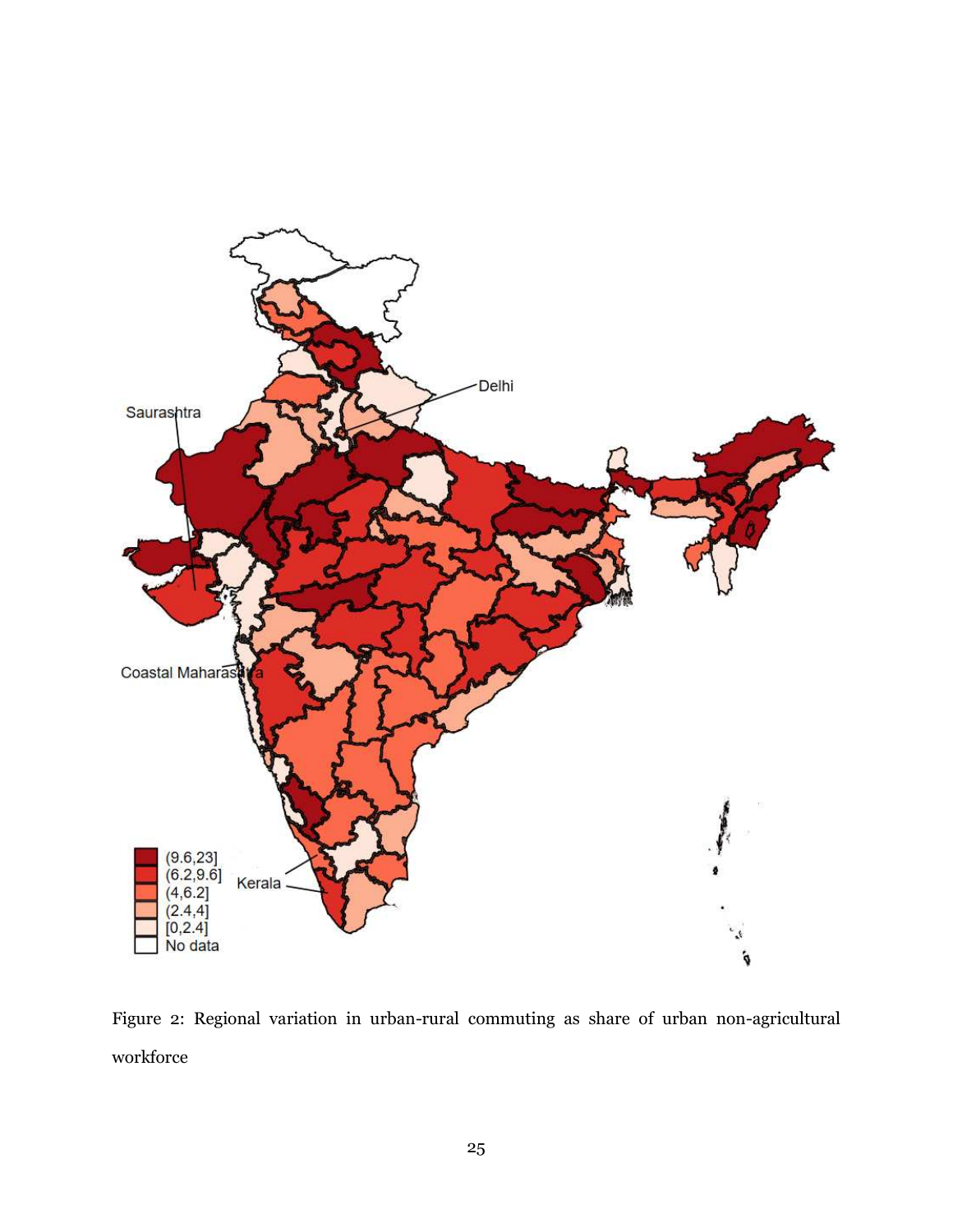

Figure 3: Regional variation in rural-no fixed place workers as share of rural non-agricultural workforce